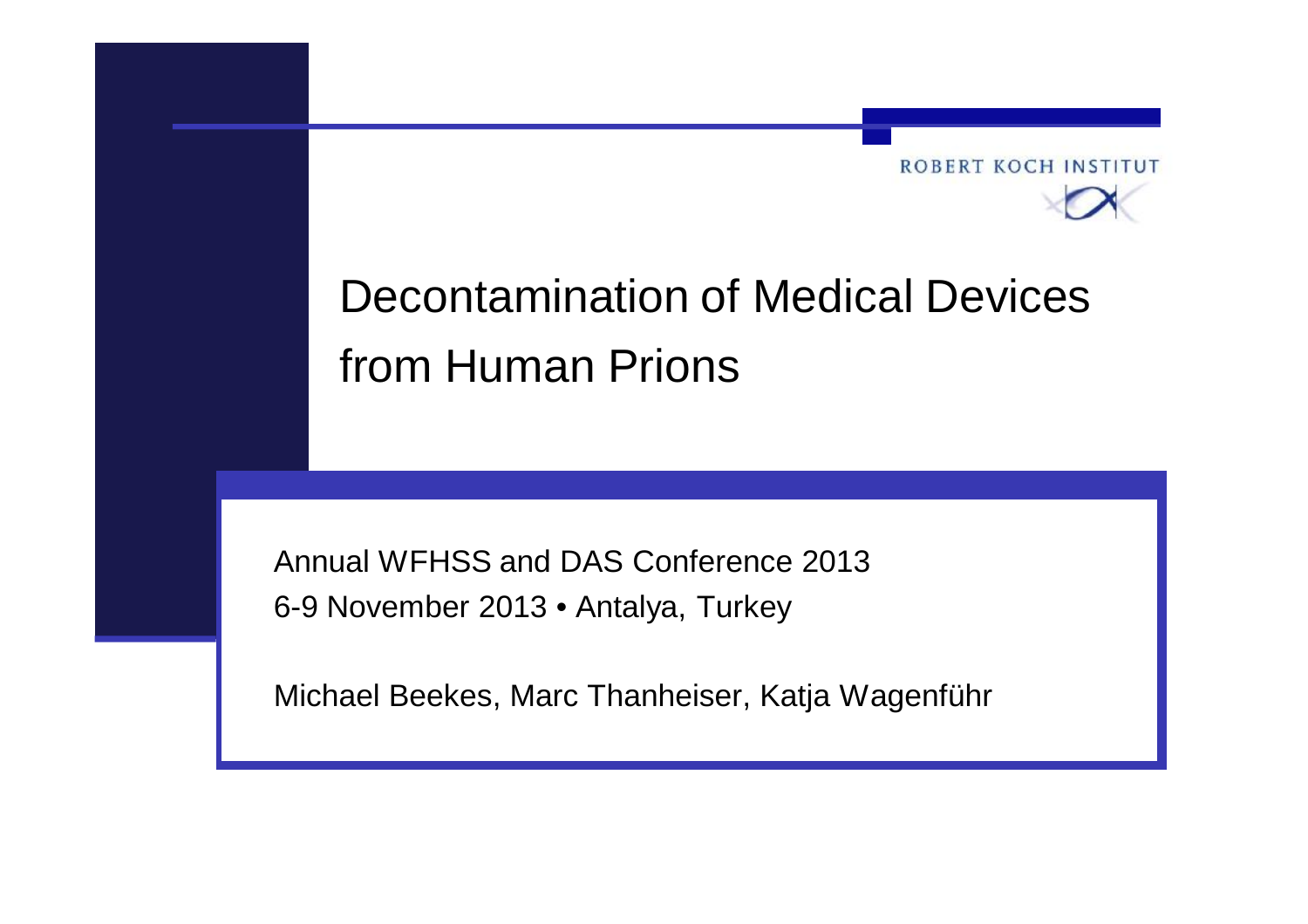### **An Unconventional Biological Principle of Infection**

#### **Prions**

- n **Proteinaceous infectious particles.**
- n **Cause and transmit fatal neurodegenerative brain diseases.**
- n **Consist essentially of misfolded, aggregated prion protein (PrPTSE) derived from a host-encoded cellular precursor (PrP<sup>C</sup>).**



**M. Özel & H. Diringer, Robert Koch-Institut**



**Govaerts et al., 2004, Proc Natl Acad Sci USA, 101: 8342-8347**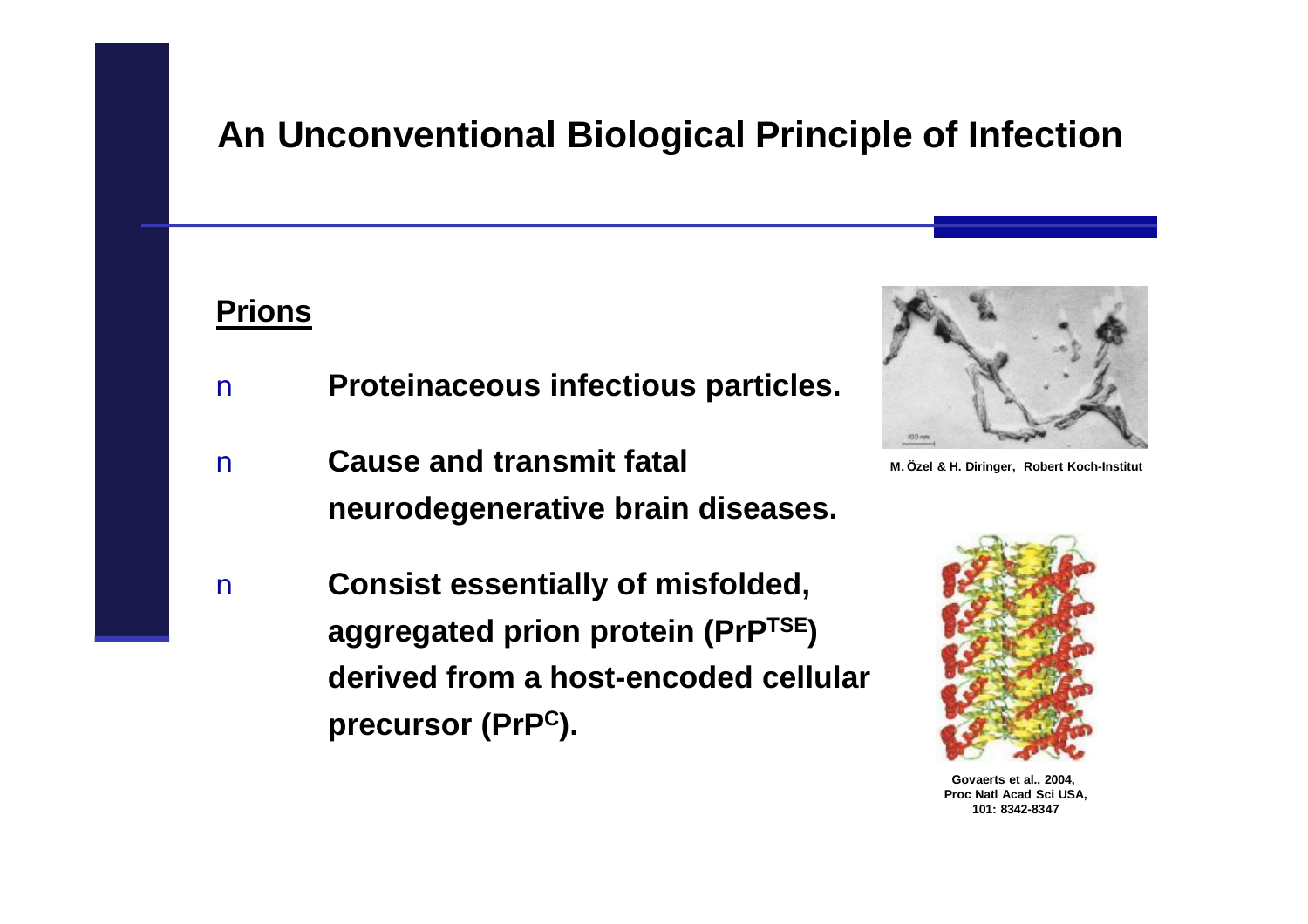### **Prion Diseases of Animals and Humans**

n **Scrapie** *Sheep and goat*



- n **Bovine Spongiform Encephalopathy (BSE)**  *Cattle*
- n **Chronic Wasting Disease (CWD)** *Deer and elk*



- n **Creutzfeldt-Jakob Disease (CJD)** *Human*
- n **Variant Creutzfeldt-Jakob Disease (vCJD)** *Human*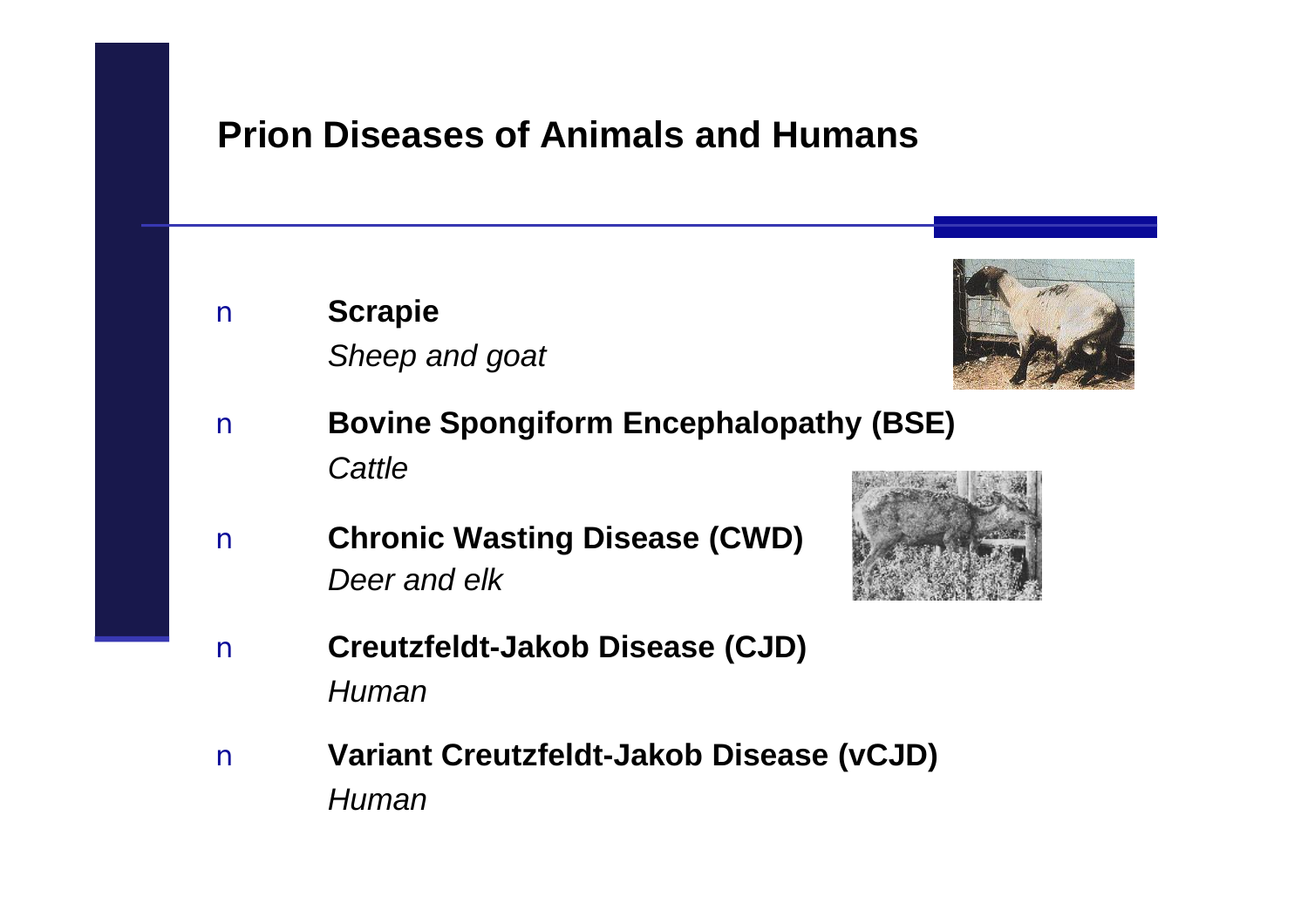### **Cerebral Deposition of Pathological Prion Protein in Patients with Creutzfeldt-Jakob Disease**



**Pathological prion protein deposits in the brainof patients with vCJD (A,B) or sporadic CJD of type MM1 (C) or VV2 (D). A: haematoxylin-eosin staining; B-D: anti-PrP immunostaining.** A, B: Ironside et al., 2002, APMIS, 110: 79-87; C, D: Kretzschmar & Parchi, 2006. In: Prions in Animals and Humans: 287-314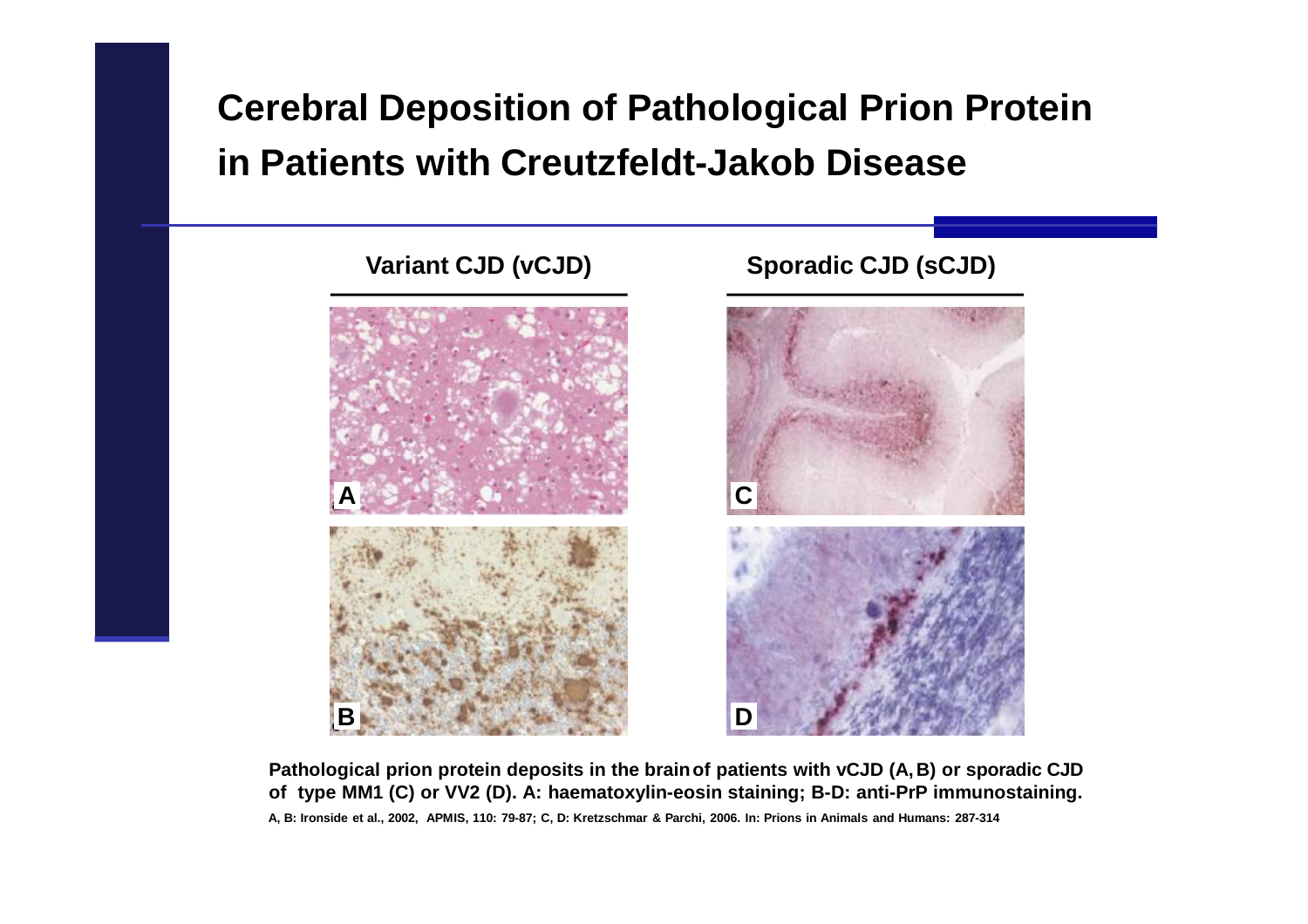# **Conformational Transition of Normal into Pathological Prion Protein**



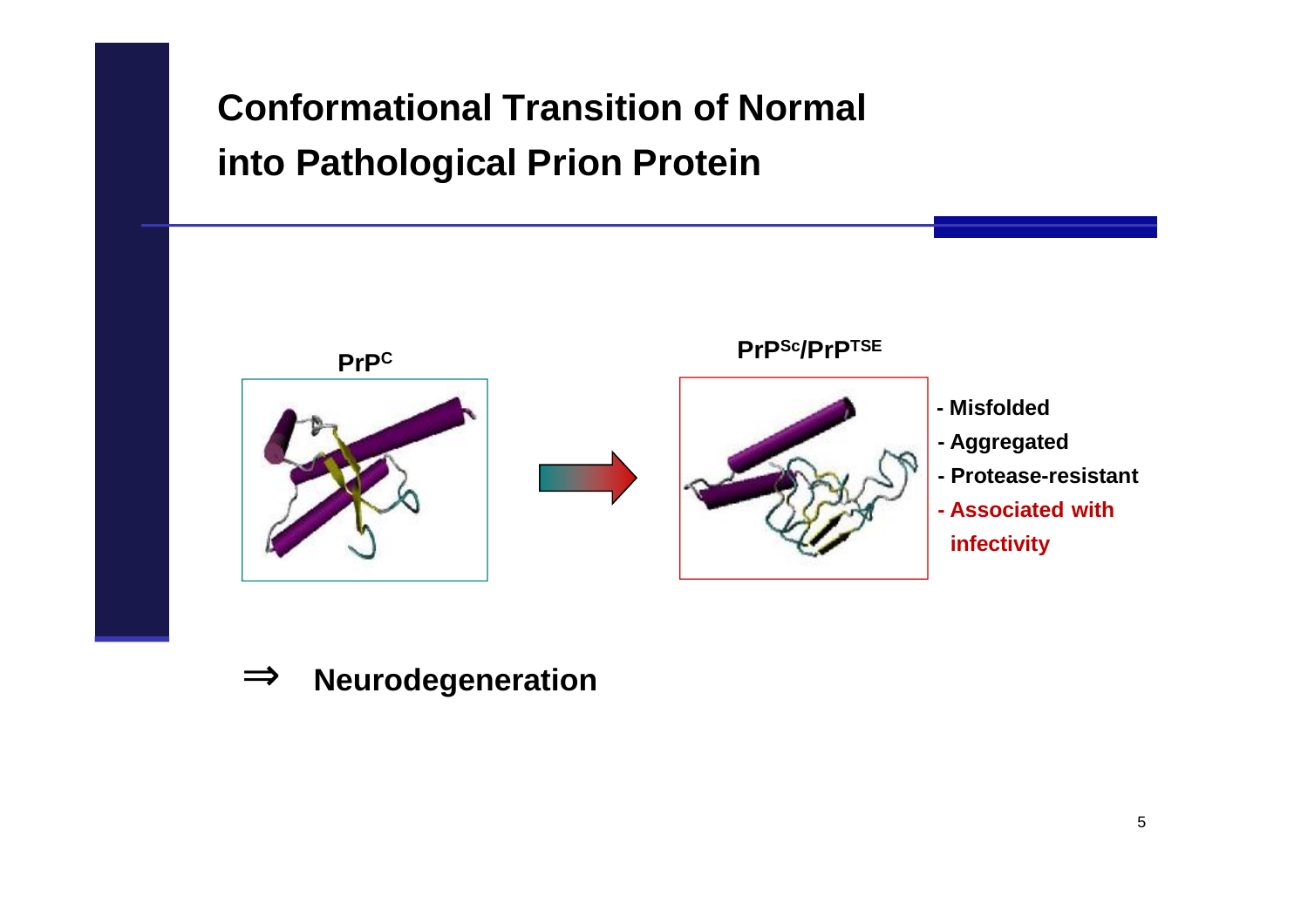# **Formation and Replication of Prions: The Nucleation-Dependent Polymerization Model**

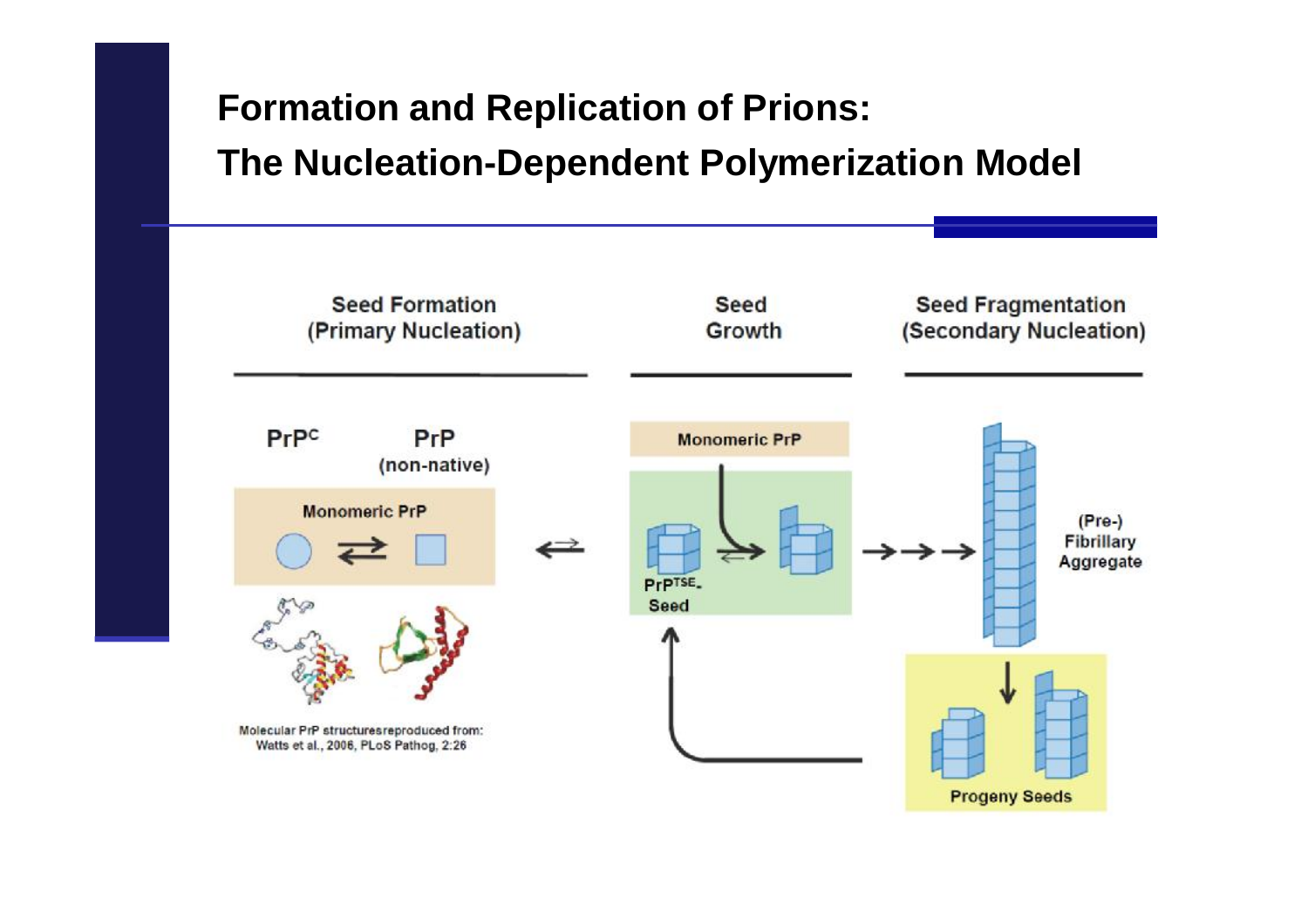### **Detection and Discrimination of Normal and Aberrant Prion Protein by Western Blotting**



Western blots of PrP from hamsters (mAb 3F4)

**Þ PrPres: Frequently used as surrogate marker for prions.**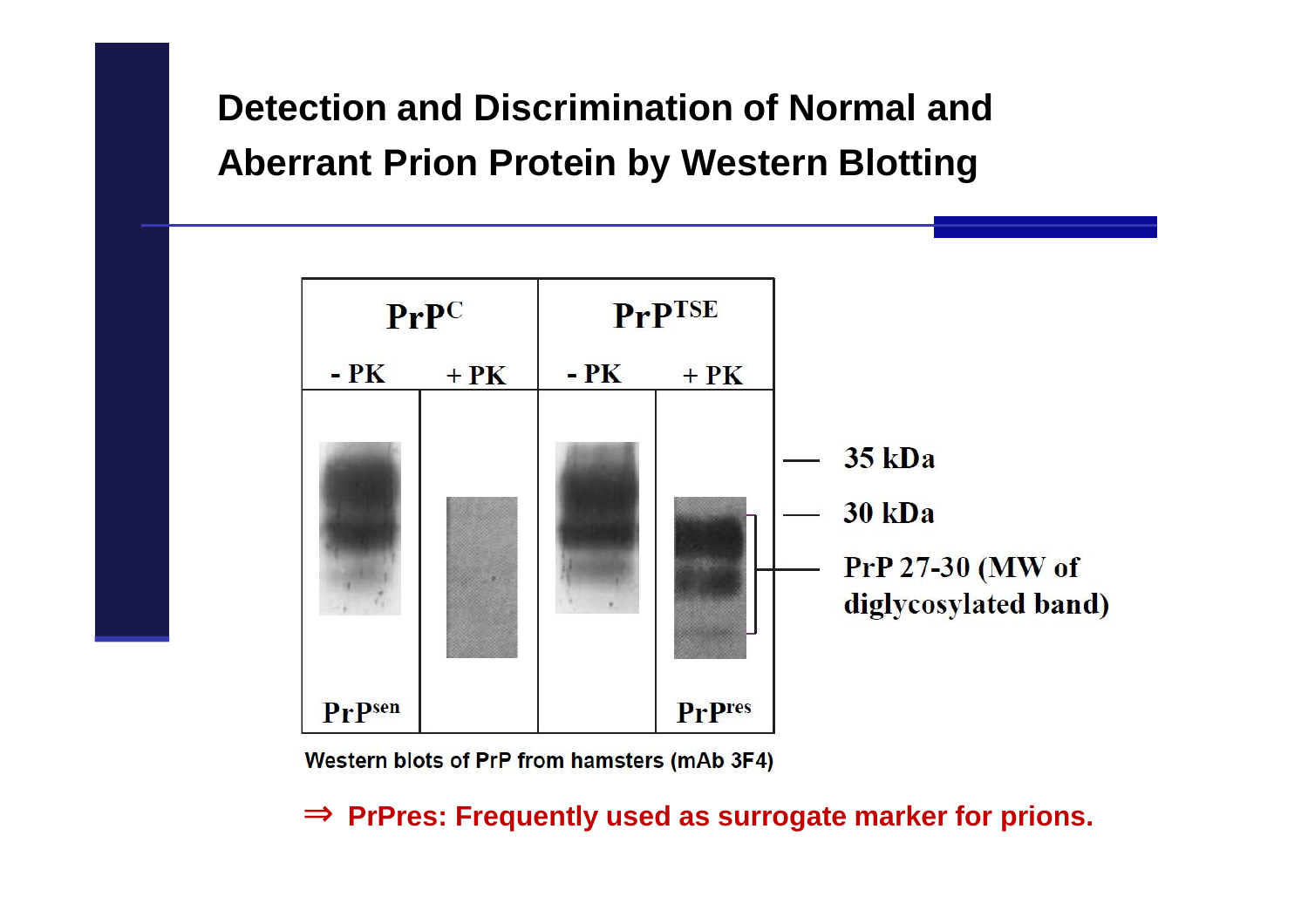### **Tolerance of Prions to Disinfection Procedures**

| No detectable infectivity                                     | Significant titre reduction                                                           | Little titre reduction                                           |  |
|---------------------------------------------------------------|---------------------------------------------------------------------------------------|------------------------------------------------------------------|--|
| Sodium hypochlorite (16,500 ppm<br>available chlorine)        | 1 M or 2 M sodium hydroxide                                                           | aldehydes<br>organic solvents                                    |  |
| Autoclaving at 121 °C after 1 M<br>sodium hydroxide treatment | sodium dichoroisocyanurate<br>(16,500 ppm available chlorine)                         | phenolic disinfectants<br>chlorine dioxide<br>iodine and iodates |  |
| Autoclaving at 121 °C in 1 M<br>sodium hydroxide              | chaotropes (e.g. guanidine<br>thiocyanate) <b>DED ALC</b><br>to each a of gu to laviv | peracetic acid<br>protcolytic enzymes<br>microwave irradiation   |  |
| Boiling in 1 M sodium hydroxide                               | 95% formic acid<br>hot 1 M hydrochloric acid                                          | UV irradiation<br>gamma irradiation                              |  |
| ru to dilute the samples if                                   | autoclaving for 18 min at<br>134-138 °C rom as well and                               | autoclaving after aldehyde,<br>alcohol or dry heat treatments    |  |
| and the asses were thene-                                     | autoclaving for 1 h at 132 °C                                                         |                                                                  |  |
| de for either 1 h $[25, 26]$                                  | autoclaving at 121 $^{\circ}$ C in 5%<br>sodium dodecyl sulphate                      | tolis virvuosini                                                 |  |
| RSLM bot muzones mft                                          | dry heat at $>$ 200 °C                                                                | or 24 it [27], and th                                            |  |

**Reproduced with modifications from: Taylor, 2004, Contrib Microb, 11: 136-145**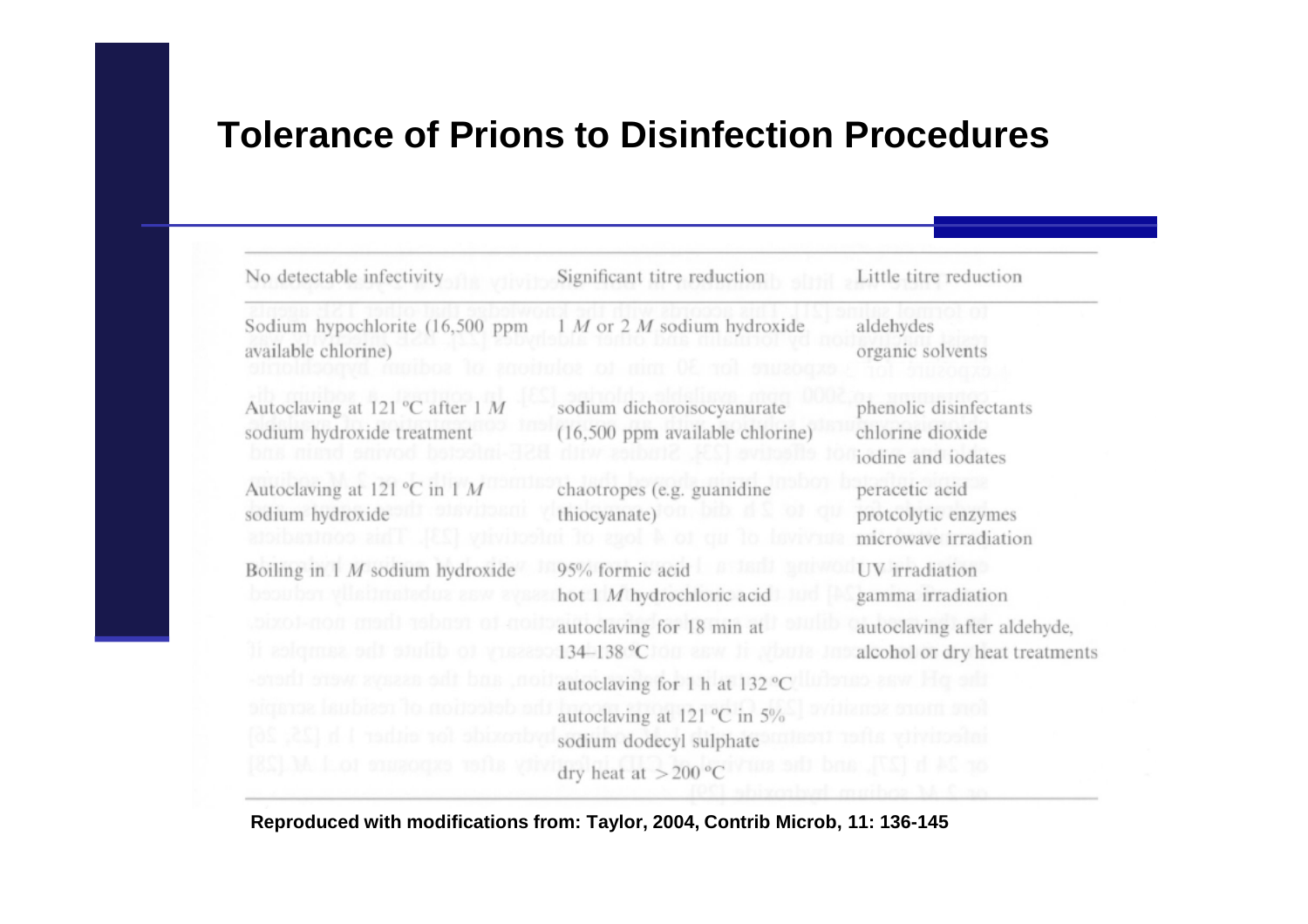### **Hierarchy of Microbial Tolerance to Disinfection**

| Micro-organism                       | Examples                                    |  |  |
|--------------------------------------|---------------------------------------------|--|--|
| Prions                               | Scrapie, Creutzfeld-Jakob disease,          |  |  |
|                                      | chronic wasting disease                     |  |  |
| <b>Bacterial spores</b>              | Bacillus, Geobacillus, Clostridium          |  |  |
| Protozoal oocysts                    | Cryptosporidium                             |  |  |
| Helminth eggs                        | Ascaris, Enterobius                         |  |  |
| Mycobacteria                         | Mycobacterium tuberculosis,                 |  |  |
|                                      | M. terrae, M. chelonae                      |  |  |
| Small, non-enveloped<br>viruses      | Poliovirus, parvoviruses, papilloma viruses |  |  |
| Protozoal cysts                      | Giardia, Acanthamoeba                       |  |  |
| <b>Fungal spores</b>                 | Aspergillus, Penicillium                    |  |  |
| Gram-negative bacteria               | Pseudomonas, Providencia, Escherichia       |  |  |
| Vegetative fungi and algae           | Aspergillus, Trichophyton, Candida,         |  |  |
|                                      | Chlamydomonas                               |  |  |
| Vegetative helminths<br>and protozoa | Ascaris, Cryptosporidium, Giardia           |  |  |
| Large, non-enveloped viruses         | Adenoviruses, rotaviruses                   |  |  |
| Gram-positive bacteria               | Staphylococcus, Streptococcus, Enterococcus |  |  |
| <b>Enveloped</b> viruses             | Human immunodeficiency virus, hepatitis     |  |  |
|                                      | B virus, herpes simplex virus               |  |  |

**McDonnell & Burke, 2011, J Hosp Infect, 78: 163-170**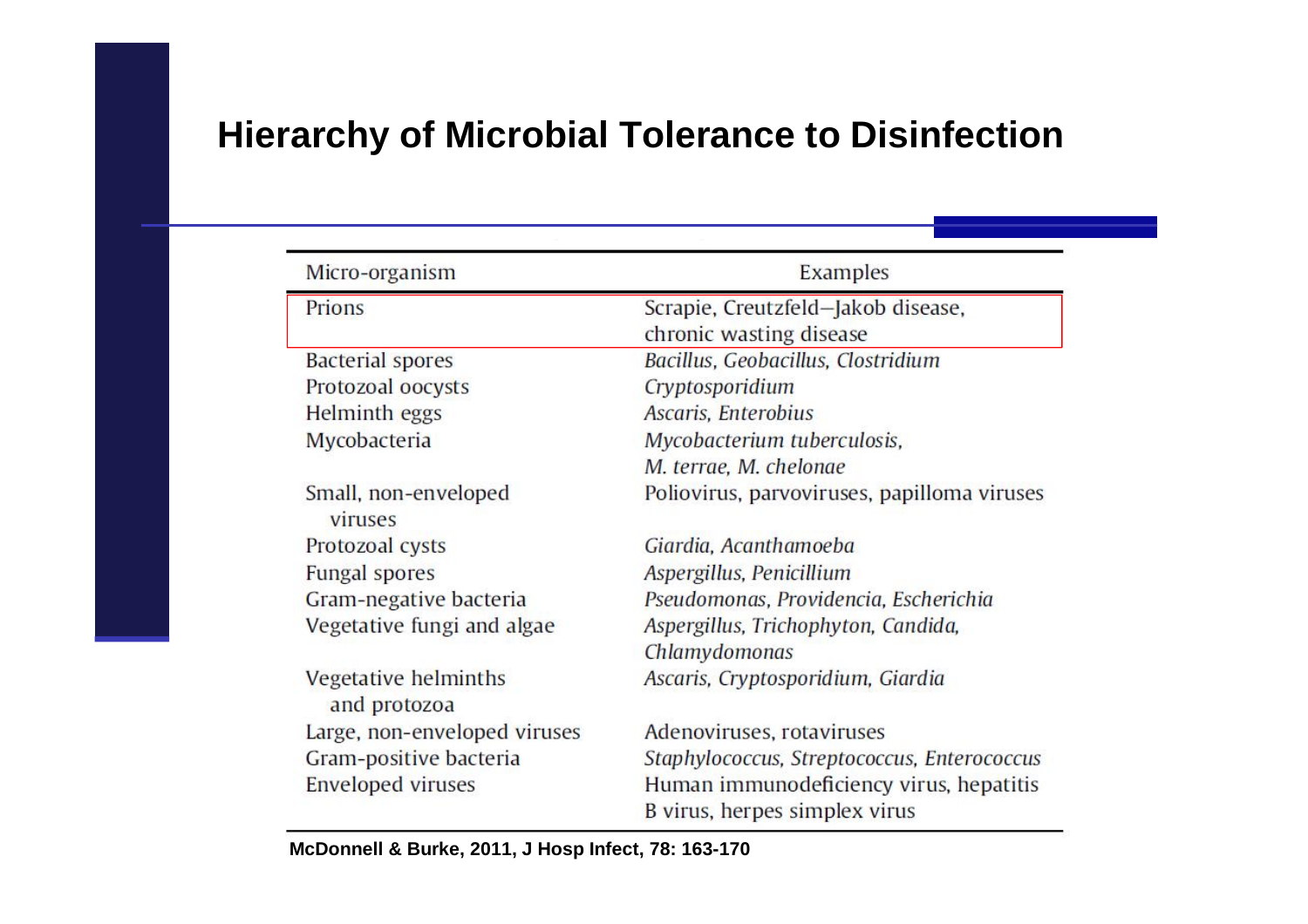# **Prions – Challenging Agents for the Reprocessing of Medical Devices**

| <b>CJD</b>                    | Table 1 Total cases of iatrogenic CJD world-wide |              |                                          |                            |  |
|-------------------------------|--------------------------------------------------|--------------|------------------------------------------|----------------------------|--|
| Incidence of<br>sporadic CJD: | Mode                                             | Cases<br>(n) | <b>Mean incubation</b><br>period (years) | Clinical                   |  |
| 1-2 cases per                 | Neurosurgery                                     | 4            | 1.6                                      | Visual/cerebellar/dementia |  |
| 1 million persons             | Depth electrodes                                 |              | 1.5                                      | <b>Dementia</b>            |  |
| per year.                     | Corneal transplant                               | 3            | 15.5a                                    | Dementia                   |  |
| <b>Prions are</b>             | Dura mater                                       | 136          | 6 <sup>b</sup>                           | Visual/cerebellar/dementia |  |
| essentially confined          | Human growth hormone                             | 162          | 12 <sup>b</sup>                          | Cerebellar                 |  |
| to the CNS.                   | Human gonadotrophin                              |              | 13                                       | Cerebellar                 |  |

**Will, 2003, Brit Med Bull, 66: 255-265**

#### **vCJD**

**Prevalence of asymptomatic vCJD infections within the UK population:**

**One person in 2000 in the 1941-85 birth cohort.**

**Prions are present in the CNS and in peripheral tissues.**

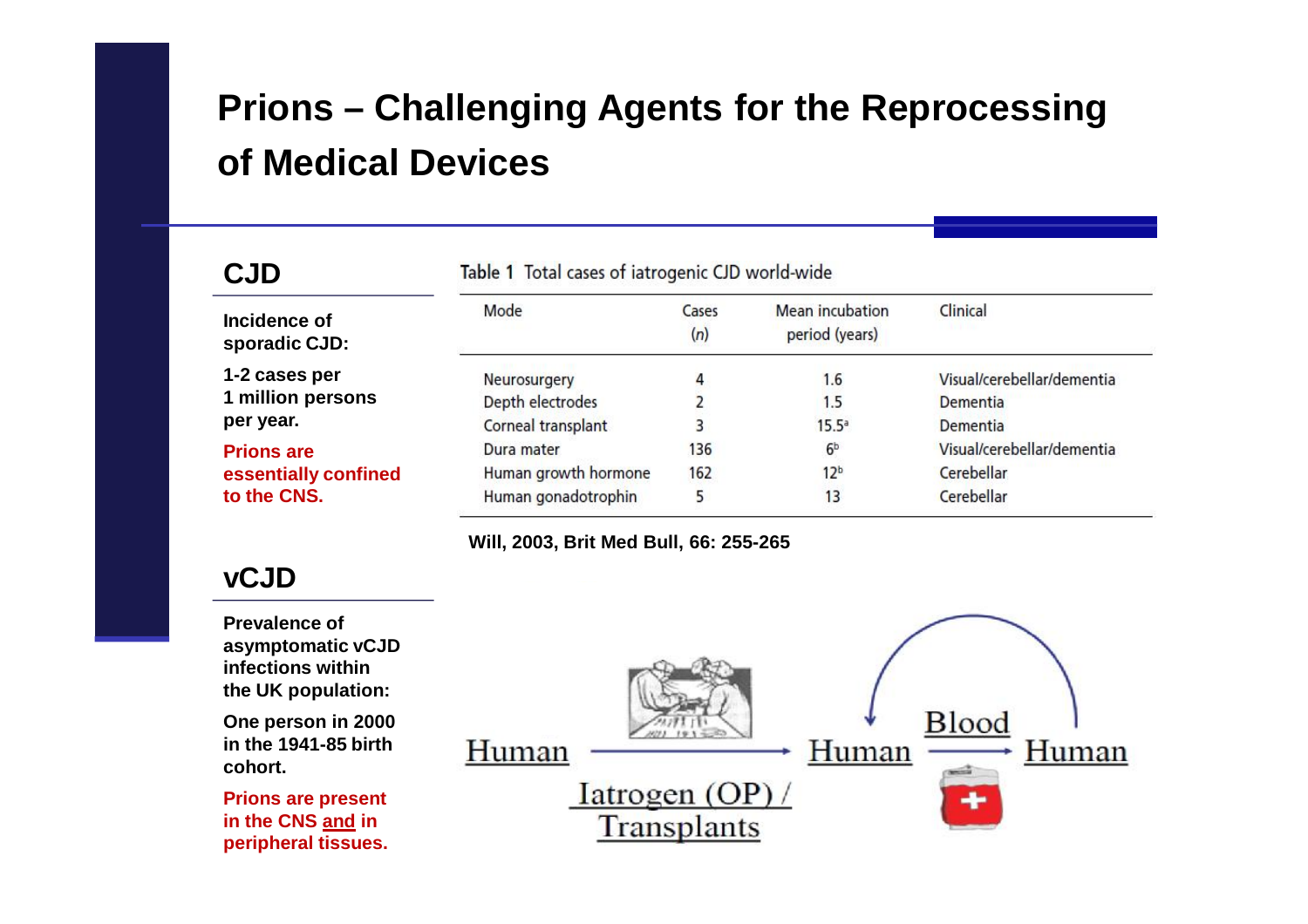**Iatrogenic Risks of CJD/vCJD Prompted Detailed Guidelines for Prion-Effective Reprocessing of Medical Devices** 

#### **Germany**

### n **Recommendations of Task Force vCJD**

*The routine reprocessing of medical devices not used on "risk patients" should include a minimum of two procedures that are at least partially effective against prions.* 

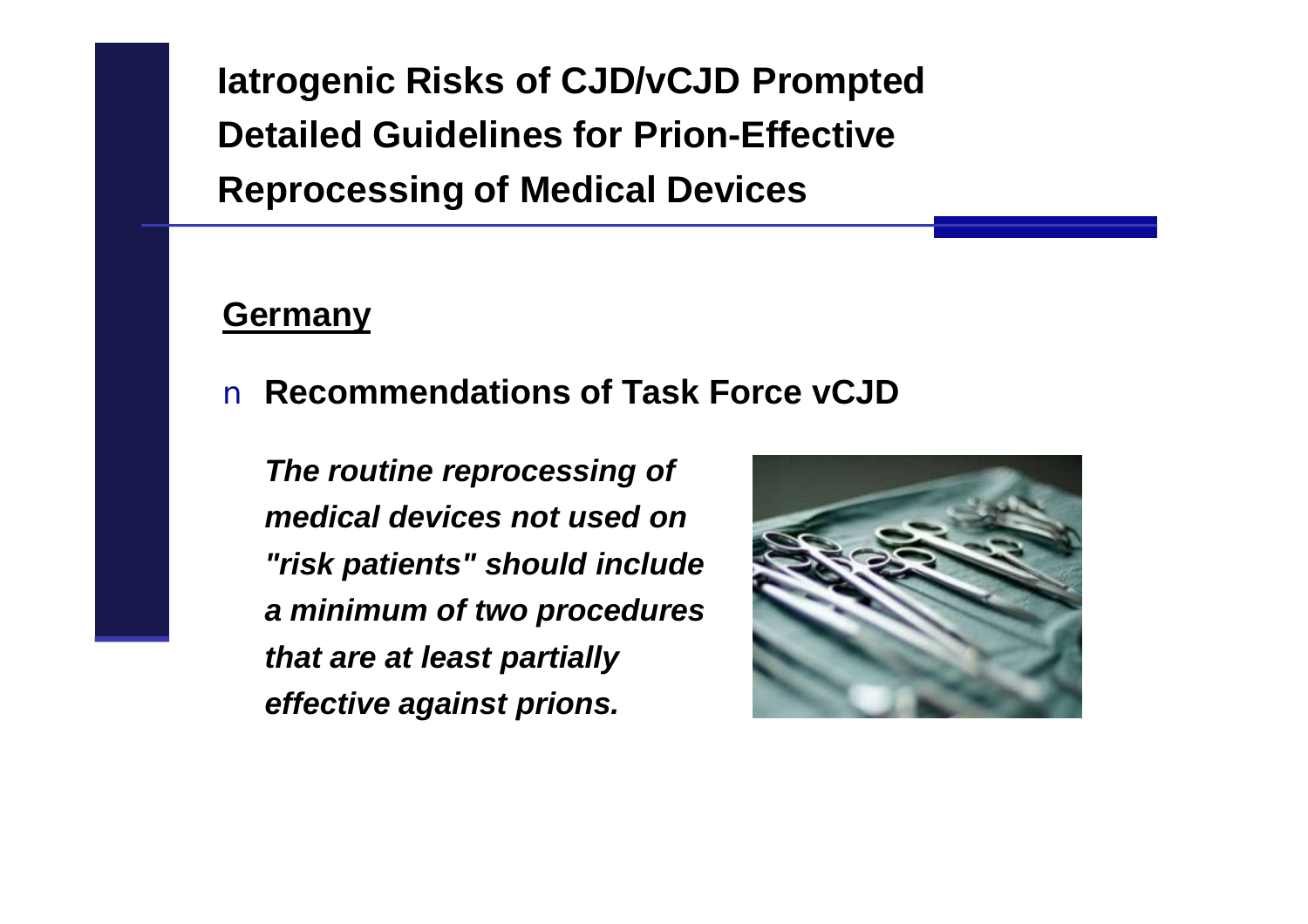### **How to Test Cleaners, Disinfectants and Heat Sterilization for Efficacy Against Prions?**

#### n **Tube Assay**



Adapted from Zobeley et al. (1999, Mol Med, 5, 240-243) and Flechsig et al. (2001, Mol Med 7, 679-684)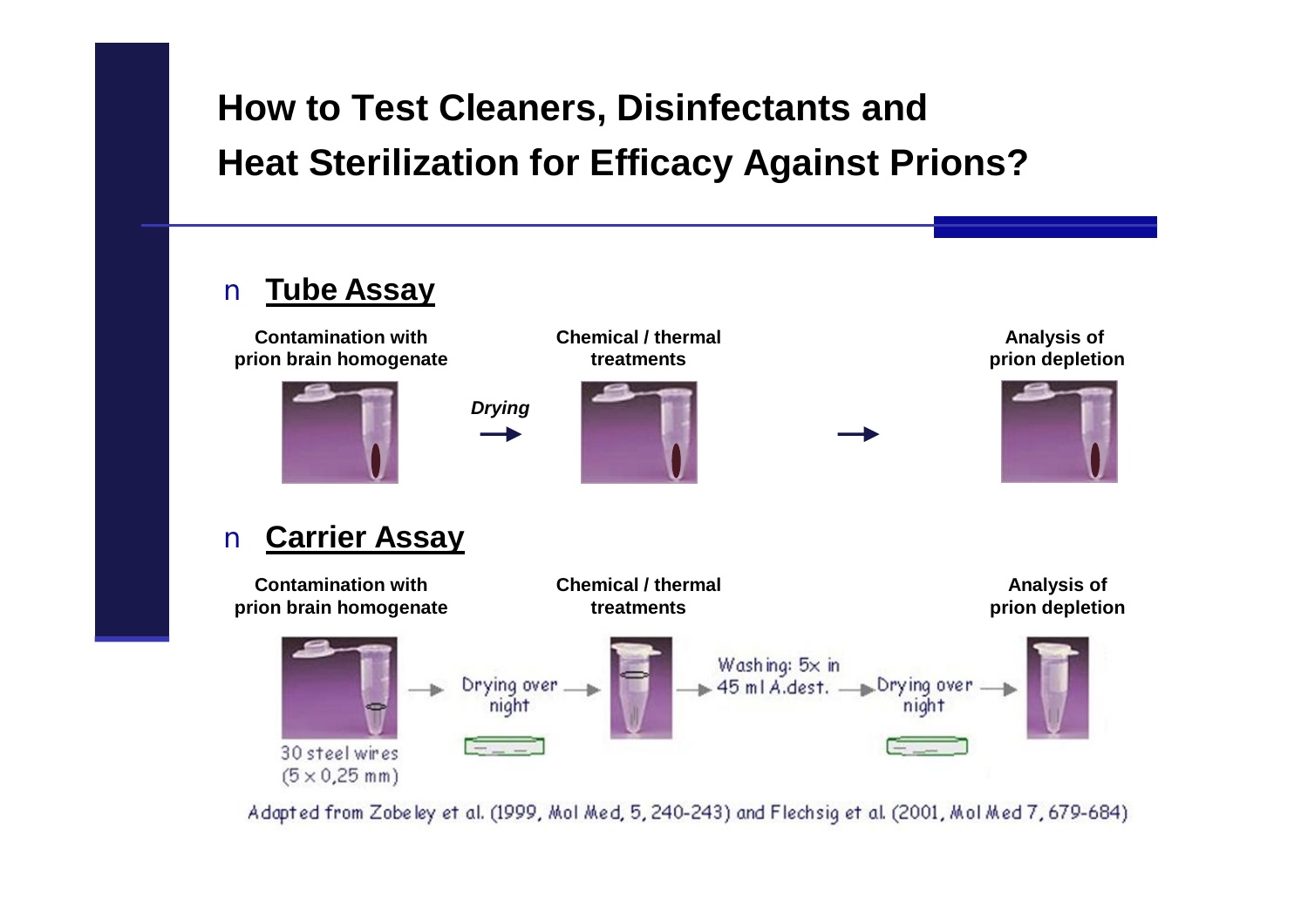**Analytical Methods for the Assessment of Prion Depletion in Tube- and Carrier Assays**

- n **Test the depletion of PrPres.**
- n **Test the reduction of prion seeding activity in PrP<sup>C</sup> ® PrPres conversion assays.**
- n **Test the reduction of prion infectivity in cell assays.**
- *In vitro***assays**

**Well established**

- **for rodent prions but not always similarly feasible with human prions.**
- n **Validate the reduction of prion infectivity in animals.** 
	- *In vivo***assays**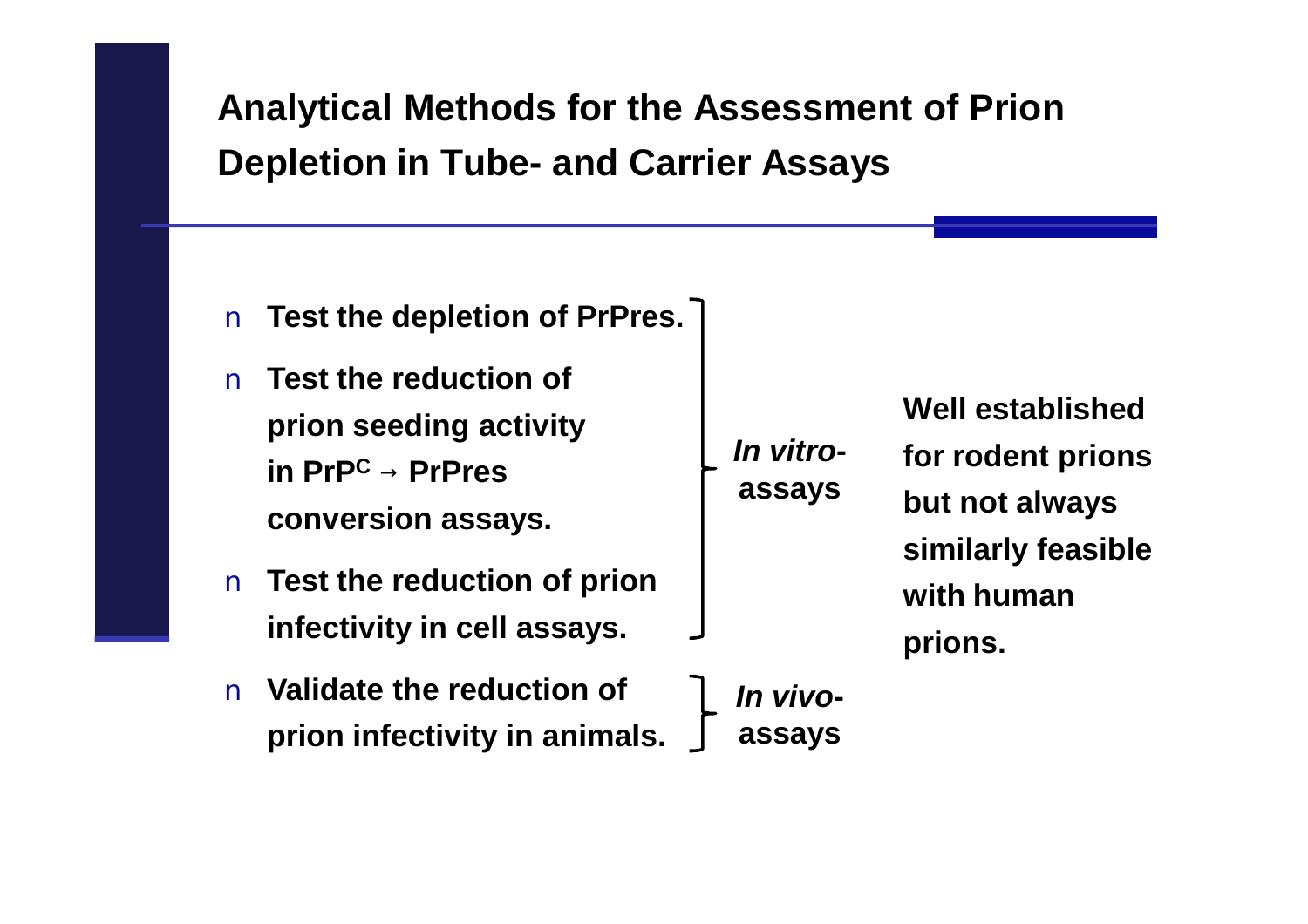**Efficacy Testing of Cleaners, Disinfectants and Heat Sterilization in Assays with Rodent-Adapted Prions** 

- n **Common practice for many years.**
- n **Based on continuously improved and often widely-used test systems.**
- n **Allows relatively high throughput .**
- n **Thought to provide a reliable model for the removal / inactivation of human prions.**

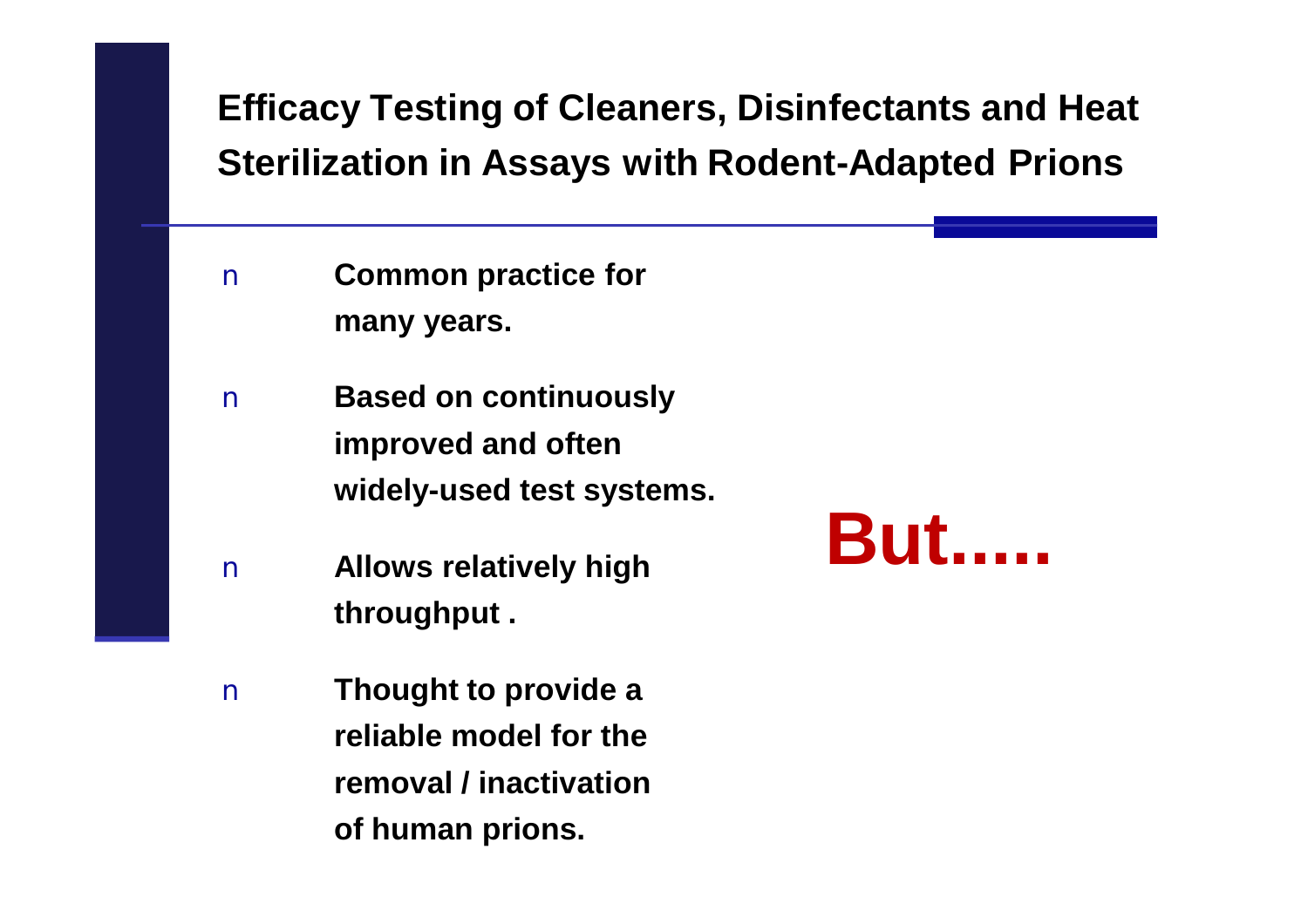### **Reports on a Higher Tolerance of Human than Rodent Prions to Chemical or Thermal Treatments**

- n **Hamster scrapie prions may be 100 000 times less resistant to inactivation by acidic SDS than prions from patients with sporadic CJD.<sup>1</sup>**
- n **Prions of variant CJD appear to be more resistant to steam sterilization than prions that are not derived from BSE (e. g. rodent scrapie agents).<sup>2</sup>**
- **Þ Efficacy of chemical or thermal treatments against model prions cannot be generally extrapolated to and needs to be validated for sCJD and vCJD agents.**

**<sup>1</sup>Peretz et al., 2006, J Virol, 80: 322-331; 2Fernie et al., 2012, J Hosp Inf, 80: 46-51**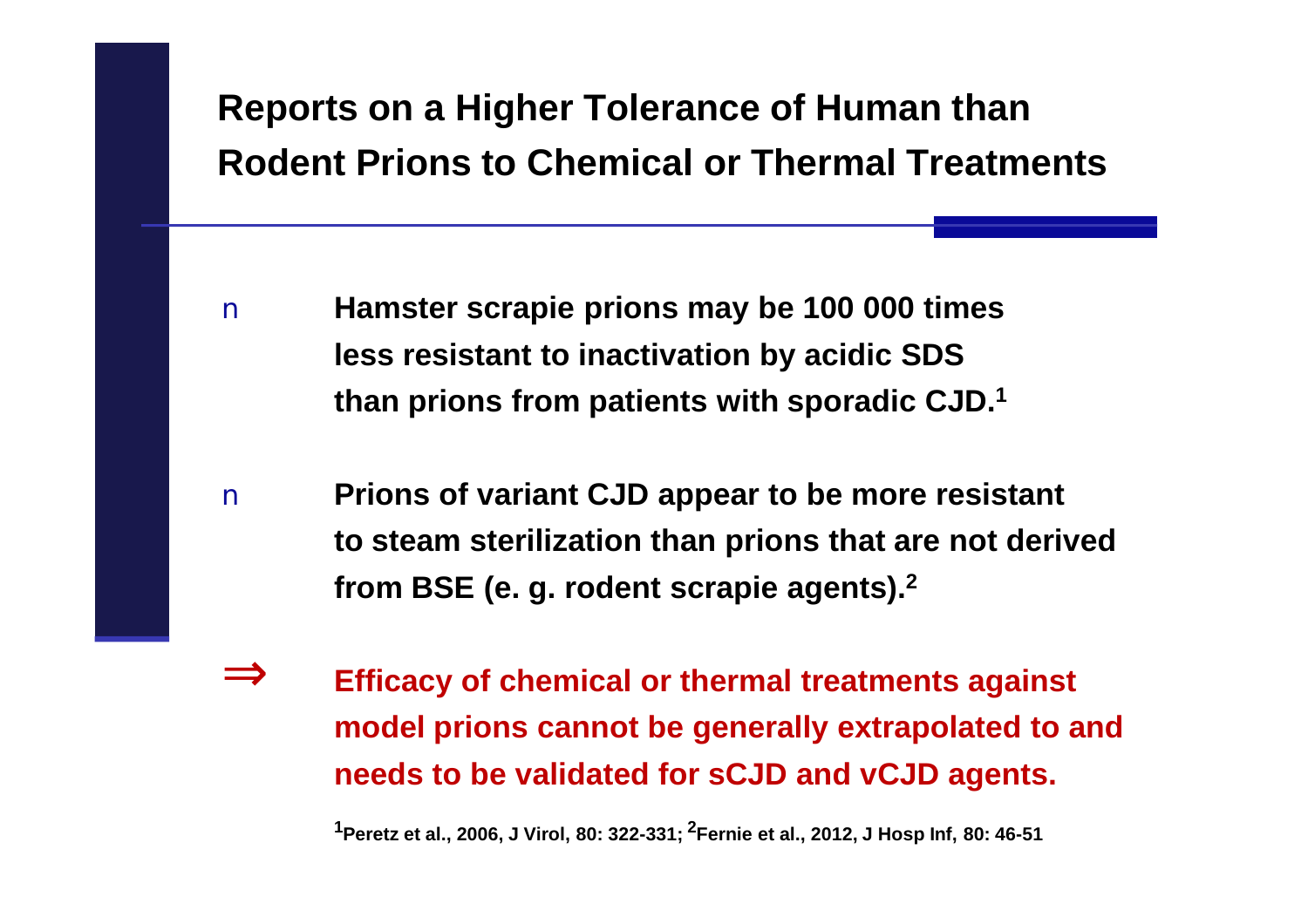### **Methodological Difficulties of Validation Studies with Human Prions**

- n **Limited availability of brain tissue from human sCJD and vCJD patients for decontamination / inactivation studies.**
- n **Existence of different sCJD forms possibly associated with distinct prion strains.**
- n **Lack of commonly available rodent models or cell assays that allow the titration of sCJD and vCJD agents with similarly high sensitivity as possible for hamster or mouse prions.**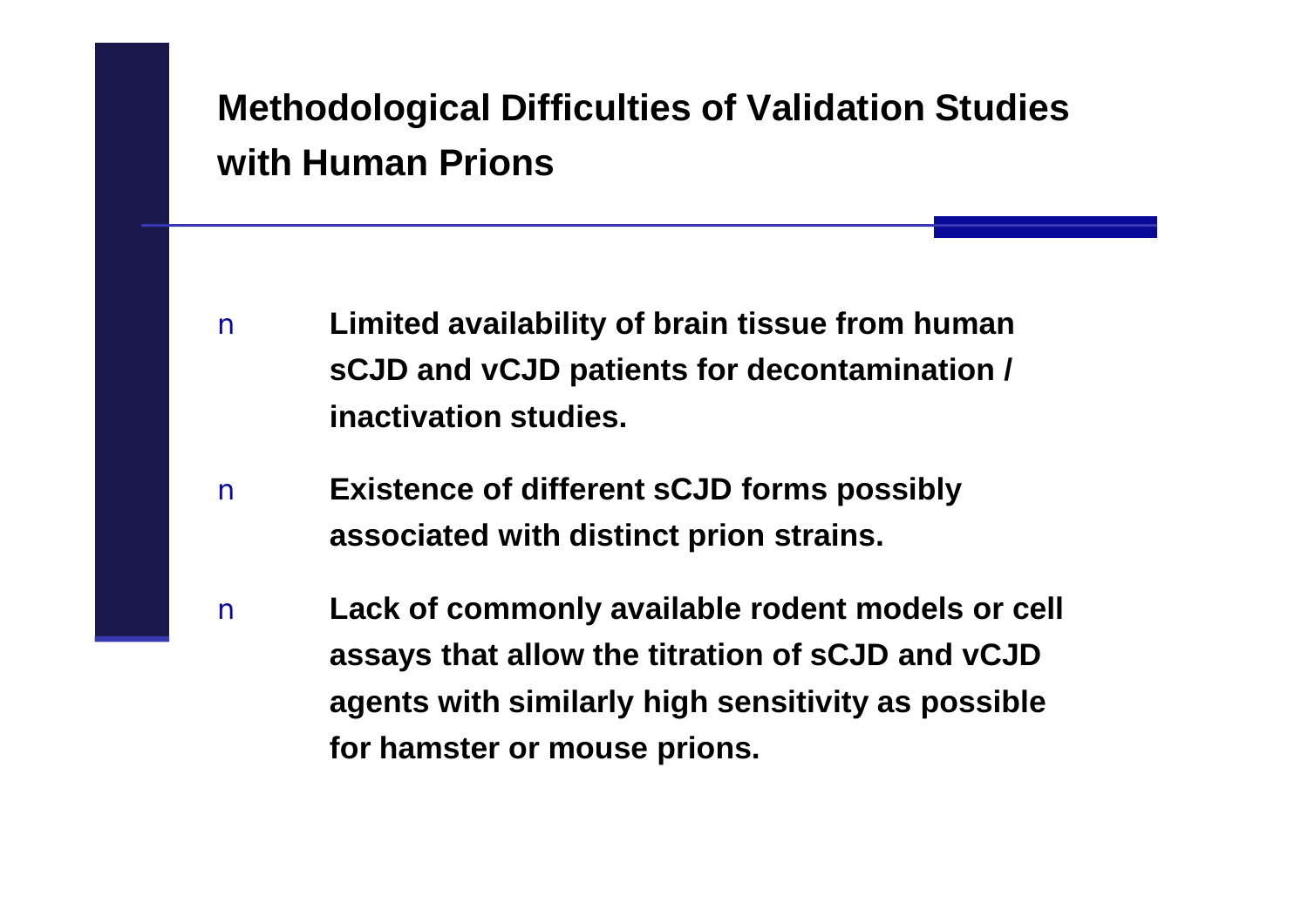# **Rationale for Pilot Validation Studies with Human Prions**

#### **Test prions**

n **vCJD, sCJD/MM1, sCJD/VV2**

#### **In vitro tests**

- n **PrPres depletion assay**
- n **Biochemical PrP<sup>C</sup> ® PrPres conversion assay measuring prion-associated seeding activity**

#### **Test treatments**

- n **Cleaner / disinfectant formulations**
- n **Heat Sterilization (134 °C, different holding times)**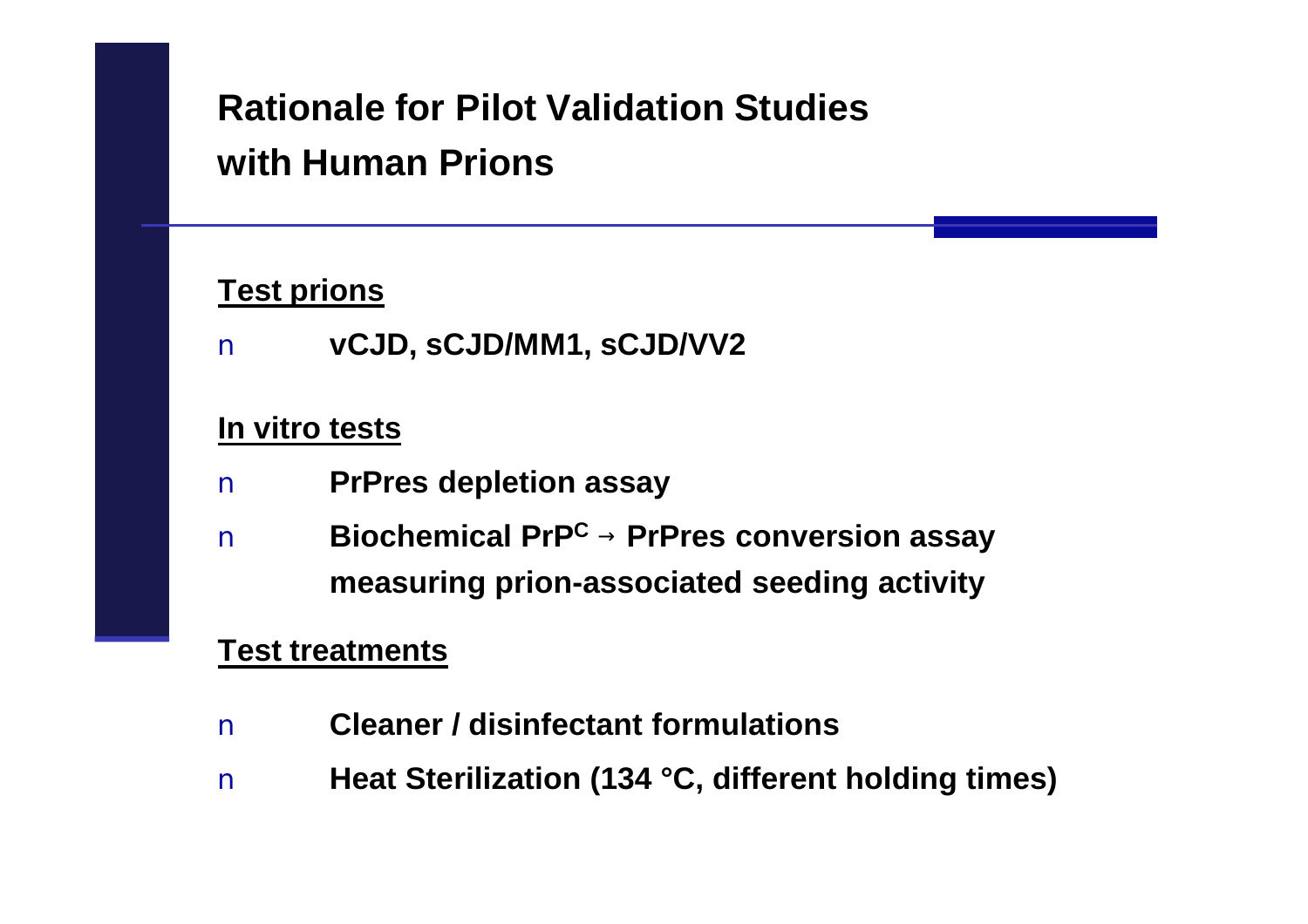# **Is Broad-Range Disinfection of Bacteria, Viruses, Fungi and Prions Feasible for vCJD or sCJD agents?**

#### **Titre reductions with**

0.2% SDS / 0.3% NaOH / 20% n-Propanol (20 min, RT, pH 13)

**Prions** (263K Scrapie – Agent on Steel Wires)  $\geq$  5 logs **Bakteria / Mycobacteria** (E. faecium, M. avium)  $\geq 6$  logs **Viruses** (Poliovirus and Hepatitis A - Virus on Steel Wires with Coagulated Blood)  $\geq 4$  logs **Fungi** (Spores of Aspergillus niger)  $\geq 5$  logs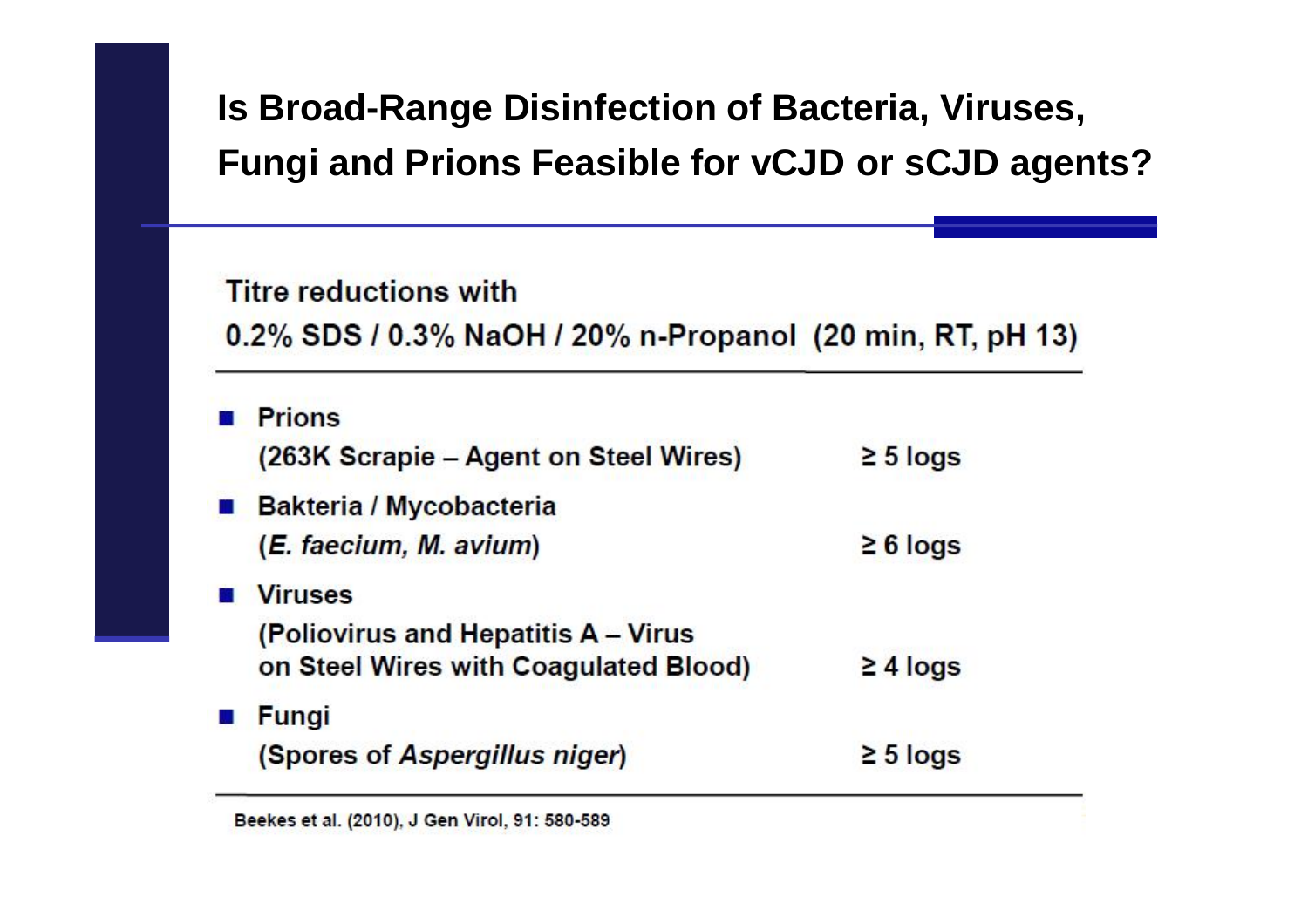### **Chemical Depletion of sCJD/MM1 and vCJD-Associated PrPres on Test Carriers**

#### **Formulation:** *0.2% SDS / 0.3% NaOH / 20% n-Propanol (20 min, RT)*



**Eluates from reference steel wire grids contaminated with 25% sCJD/MM1- or vCJD brain homogenate, and from reprocessed test steel wire grids originally contaminated with identically concentrated brain homogenates. DF: Dilution factor.**

**Beekes et al., 2010, J Gen Virol, 91: 580-589**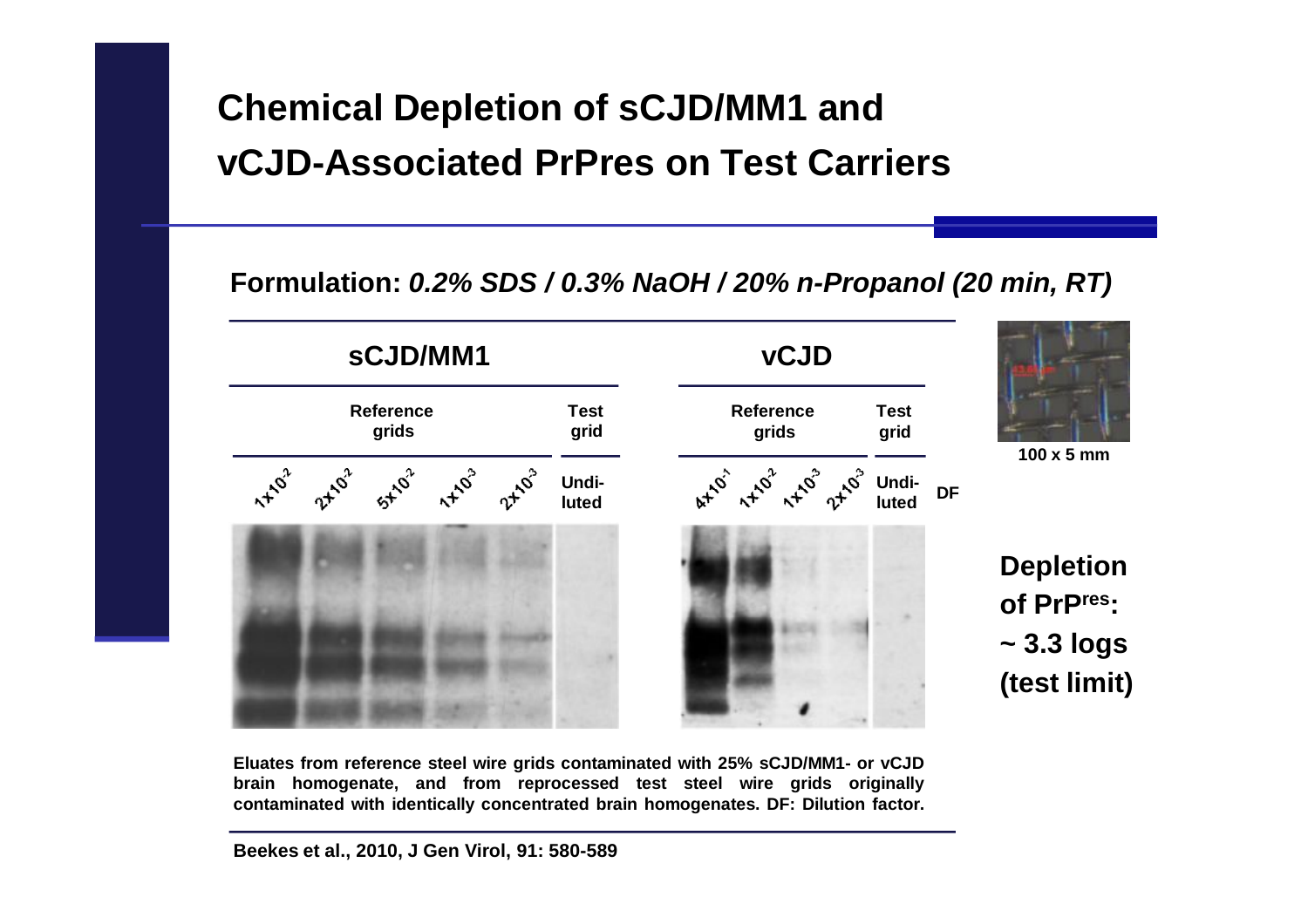# **Cell-Free Detection of Prion Seeding Activity by Protein Misfolding Cyclic Amplification (PMCA)**



**Saborio et al., 2001, Nature, 411: 810-813**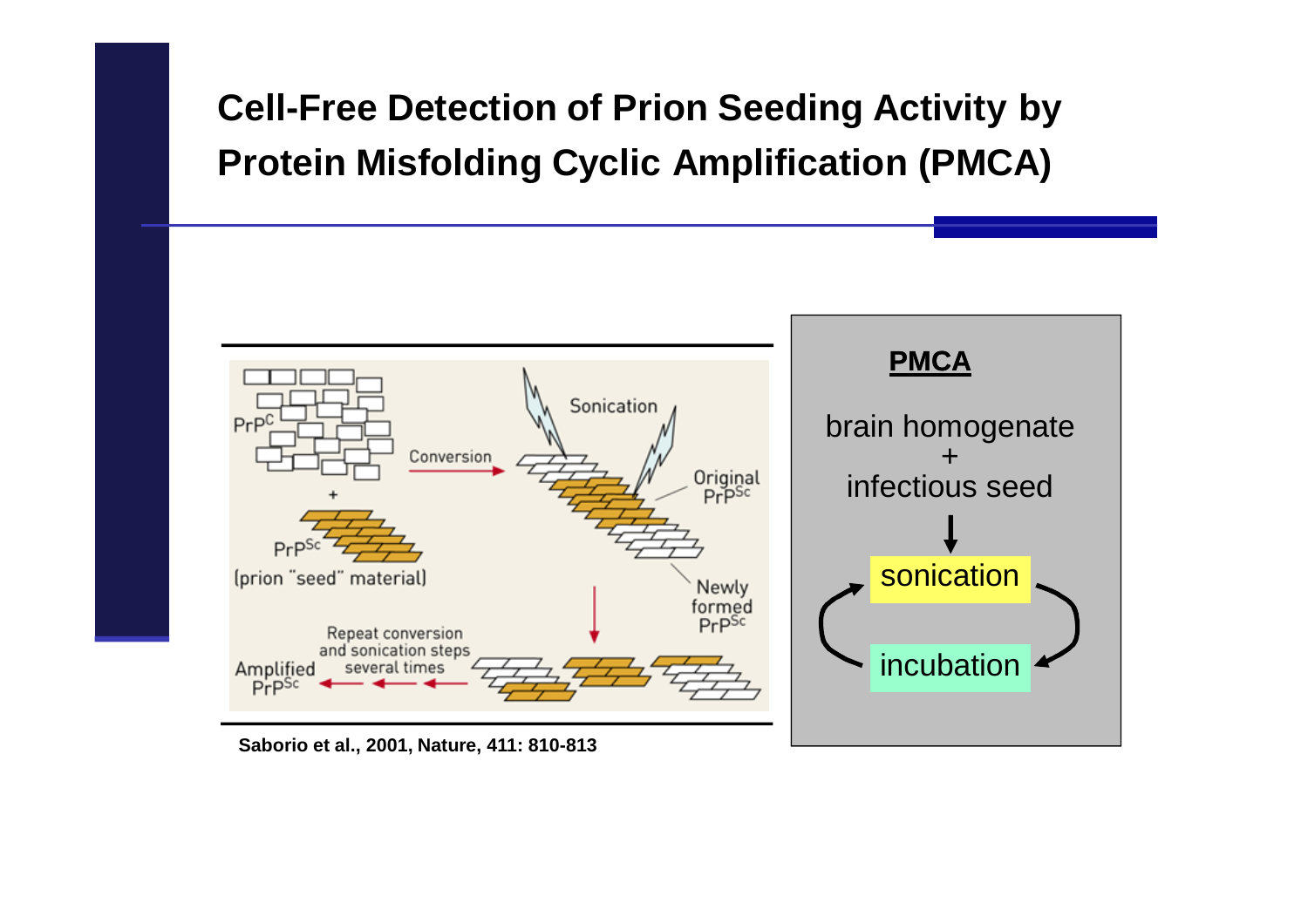### **Quantitative PMCA for Seeding Activity Testing**

### **in Tube- and Carrier Assays**



**<sup>1</sup>Lee & Caughey, 2007, Proc Natl Acad Sci USA, 104: 9551-9552**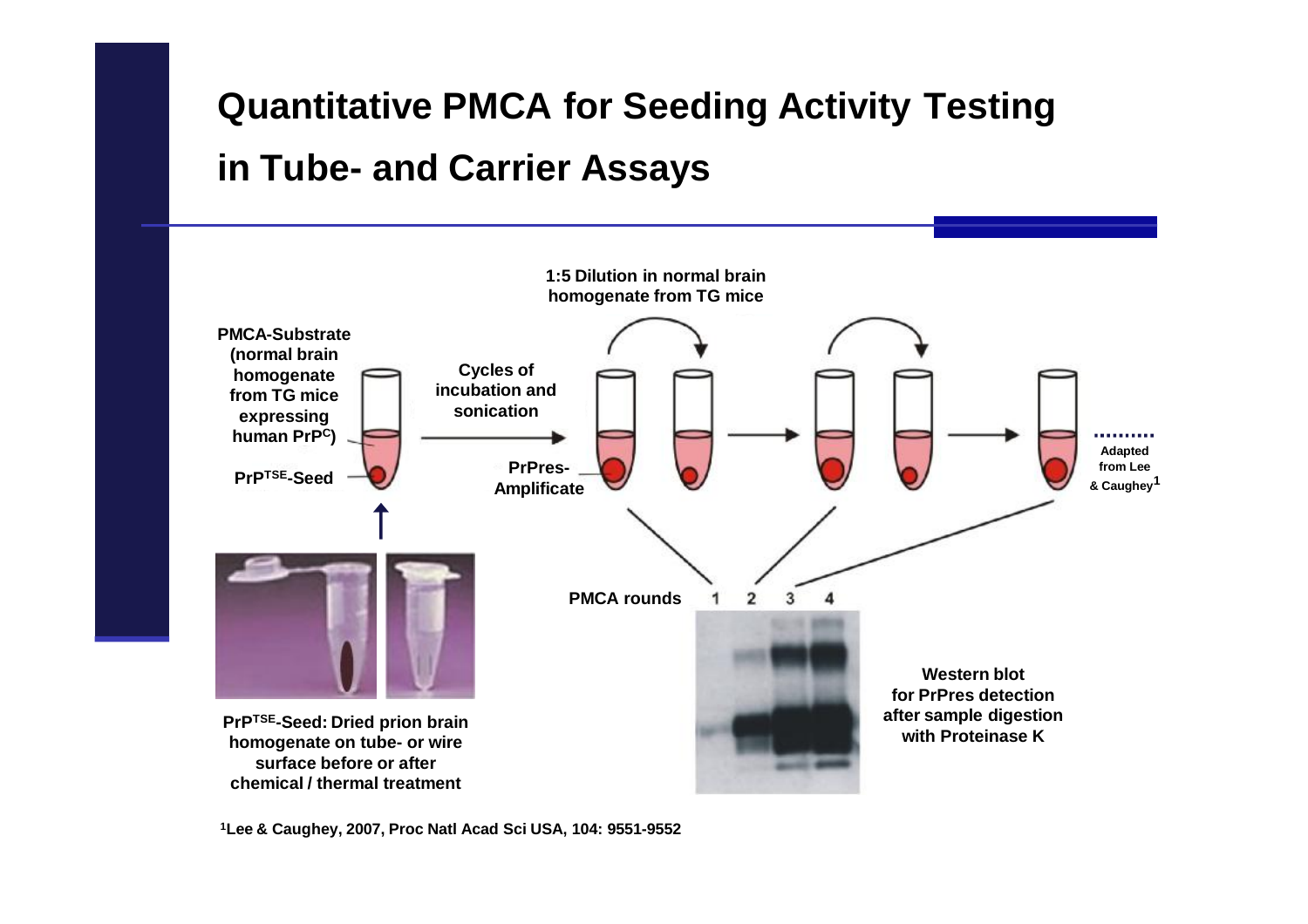### **Sensitivity of PMCA: A Hypothetical Illustration**

**Detection limit for seeding activity of 263K scrapie prions:** 





*Brain of a clinically diseased scrapie hamster (~1g)*



*1 µl*

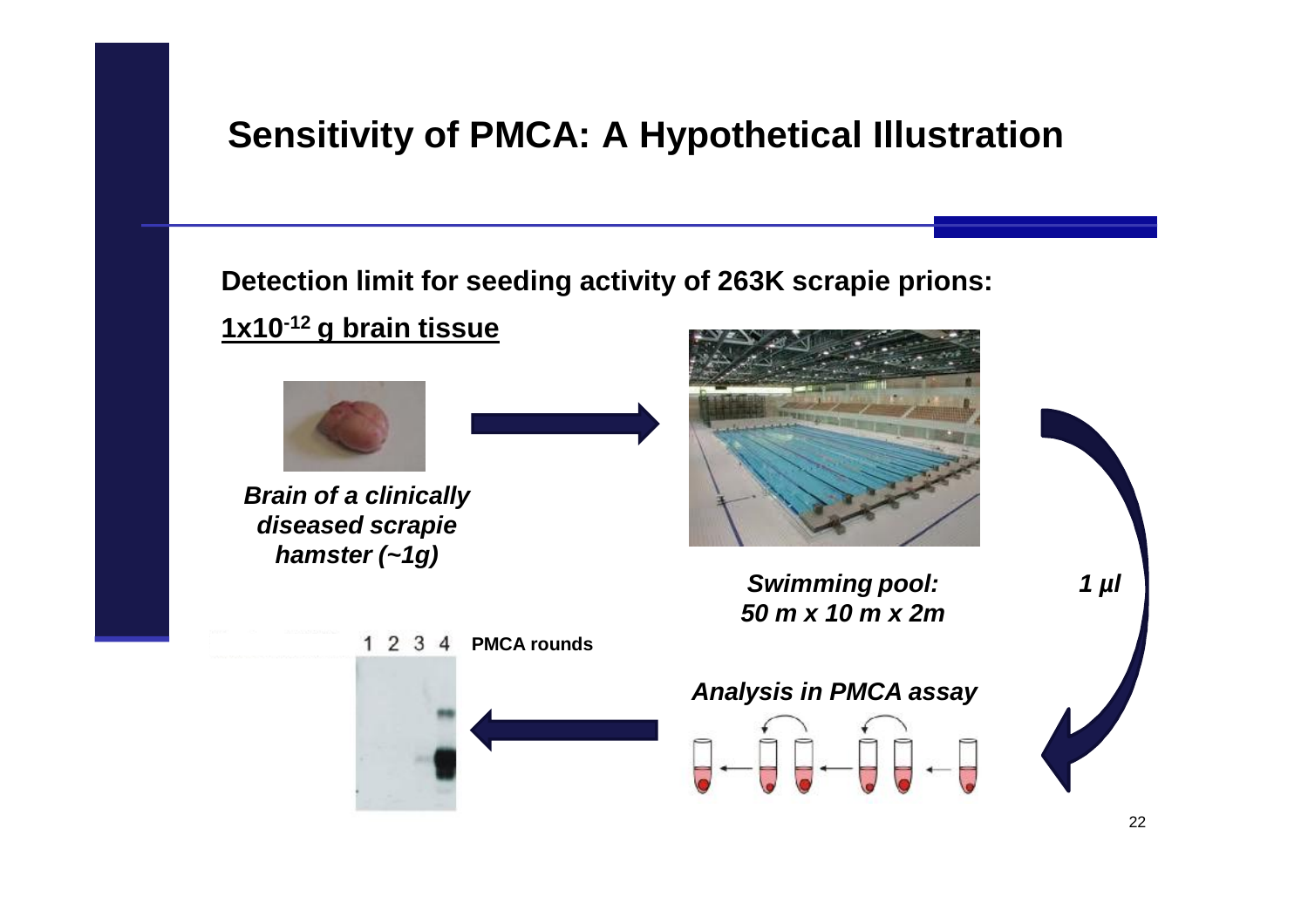### **Chemical Reduction of vCJD-Associated Prion Seeding Activity on Test Carriers**

#### *PMCA (9 rounds) with vCJD-contaminated steel wires* P123456789 P123456789 **0.2% SDS/ 0.3% NaOH /**  $1x10^{-1}$ **20% n-propanol (pH 13.1; 20 min , RT) Reference Test 1 M NaOH**  $1x10<sup>-4</sup>$ **(1h, RT) steel wires steel wires (Contaminated (Contaminated 2.5% K2CO<sup>3</sup> containing with 10-1-diluted with the sarcosyl, urea, EDTA and vCJD brain indicated**  $1x10^{-5}$ **n-propanol dilutions of homogenate (pH 10.5; 1h, 55°C) vCJD brain prior to homogenate) treatment) 500 μM CuCl<sup>2</sup> / 7.5% H2O<sup>2</sup> (pH 9.5; 1h, RT)**  $1x10<sup>6</sup>$ **(Lehmann et al., 2009, J Hosp Inf, 72, 342-350) Neg. control steel wires**  $1x10<sup>7</sup>$ **(Contamination: 10-1-diluted NBH)**

**Þ Reduction of seeding activity by the tested chemical treatments: <sup>&</sup>gt; <sup>5</sup> logs**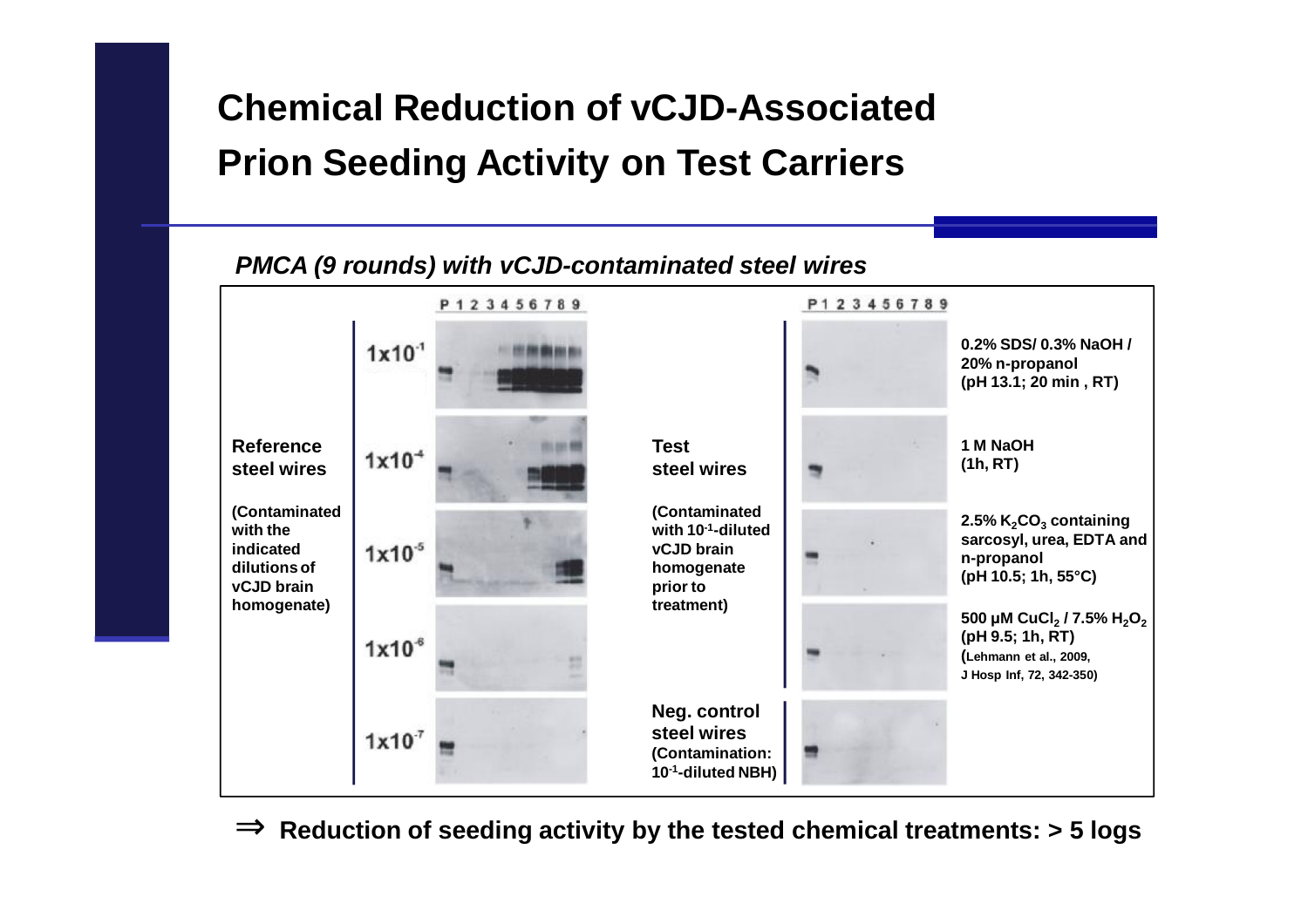# **Chemical Reduction of sCJD/VV2-Associated Prion Seeding Activity on Test Carriers**



- ⇒ **Reduction of seeding activity by the tested chemical treatments:** 
	- **~ 5 logs (SDS/NaOH/n-propanol) and > 6 logs (K2CO<sup>3</sup> )**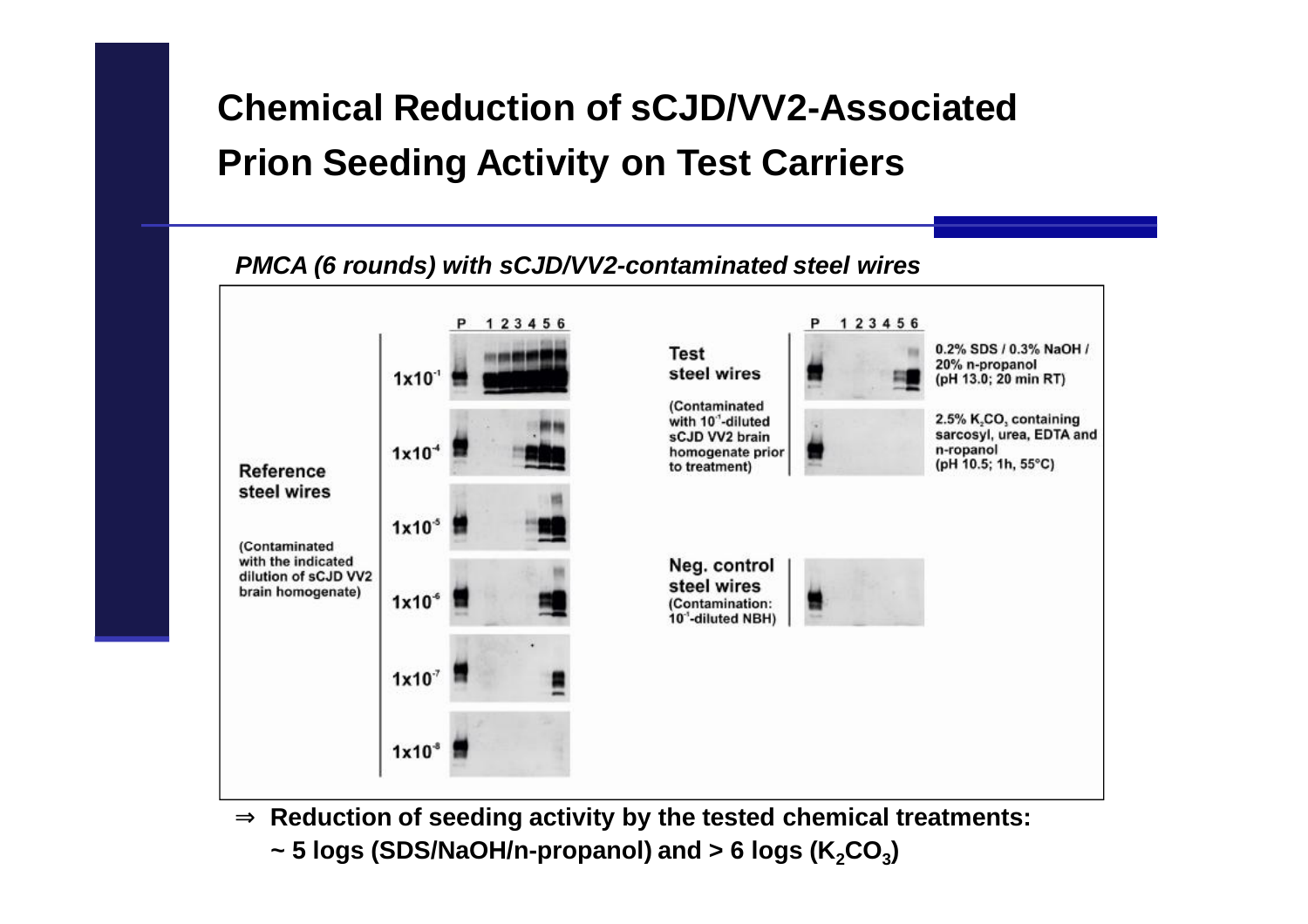**Efficacy of chemical treatments against sCJD / vCJD prions**

- n **Depletion of PrPres on steel wire grids was tested with one formulation.**
- n **Reduction of seeding activity on steel wires was tested with two/four formulations, respectively.**
- n **Results were consistent with data from previous studies using 263K scrapie prions and suggest a high efficacy of the tested formulations against the examined human prions.**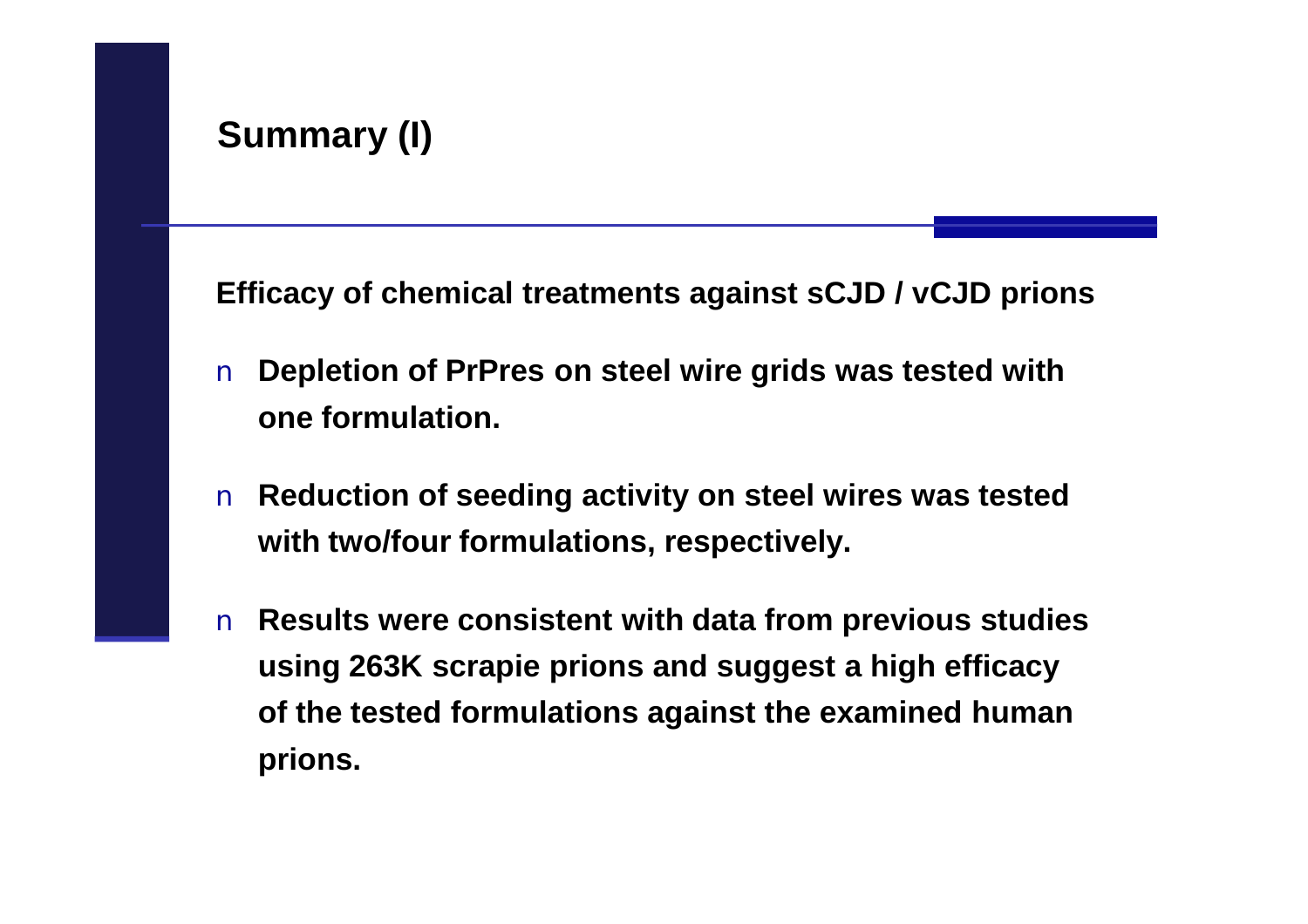# **Efficacy of Autoclaving Procedures Against Prion Seeding Activity: 263K Scrapie**

- n **Autoclaving of 263K scrapie hamster brain homogenate (1 mg of tissue, 100 μg total protein)**
- n **134°C at holding** *PMCA (3 rounds)* **times of 0, 3 or 5 min**



n **Reduction of seeding activity: > 9 logs** 

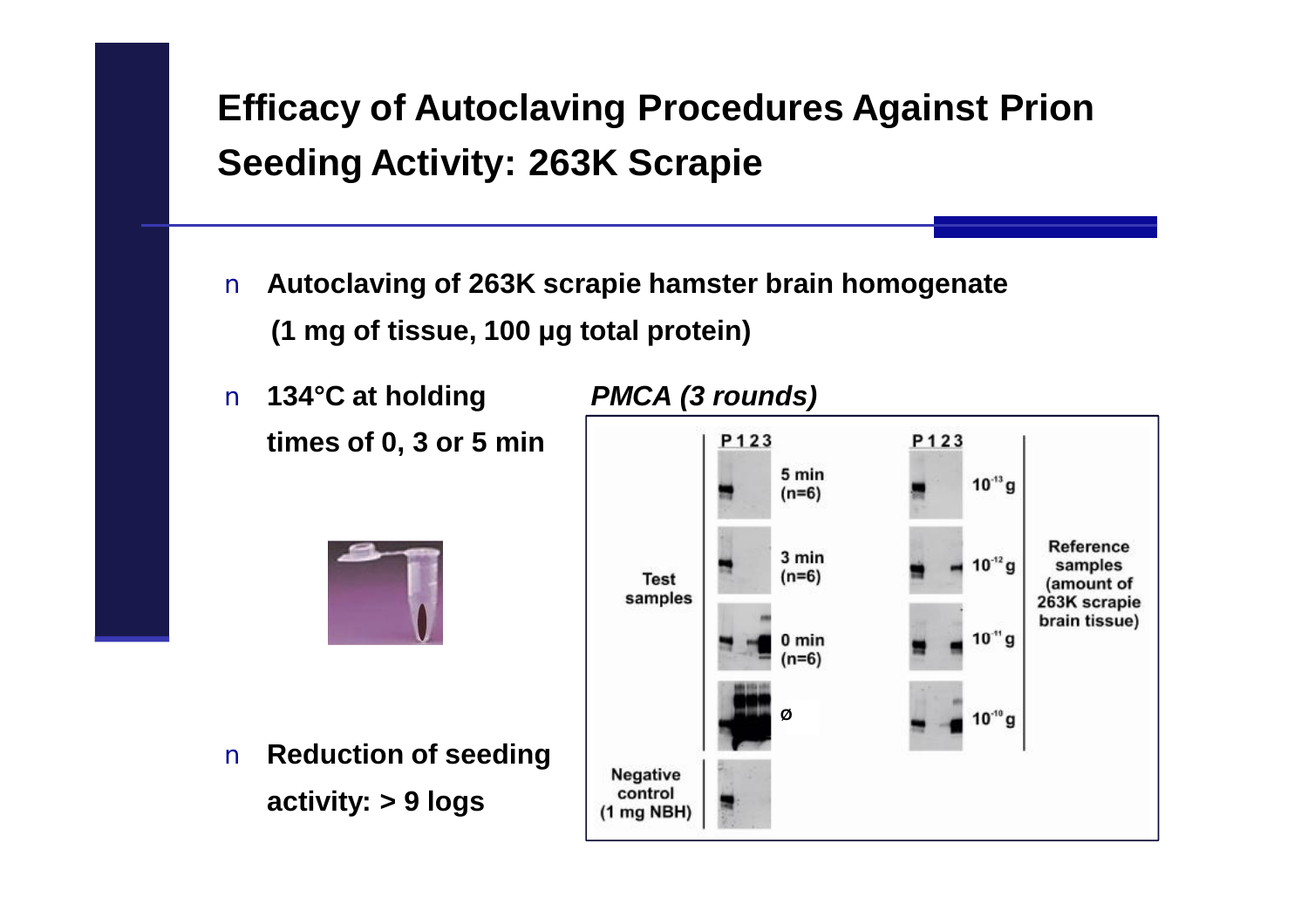# **Efficacy of Autoclaving Procedures Against Prion Seeding Activity: Sporadic CJD/VV2**

n **Autoclaving of sCJD/ VV2 brain homgenate (1 mg tissue, 100 μg total protein) at 134°C and holding times of 1.5, 3 and 5 min**



n **Reduction of seeding activity: > 8 to < 9 logs**



*PMCA (8 rounds)*

**Preliminary data**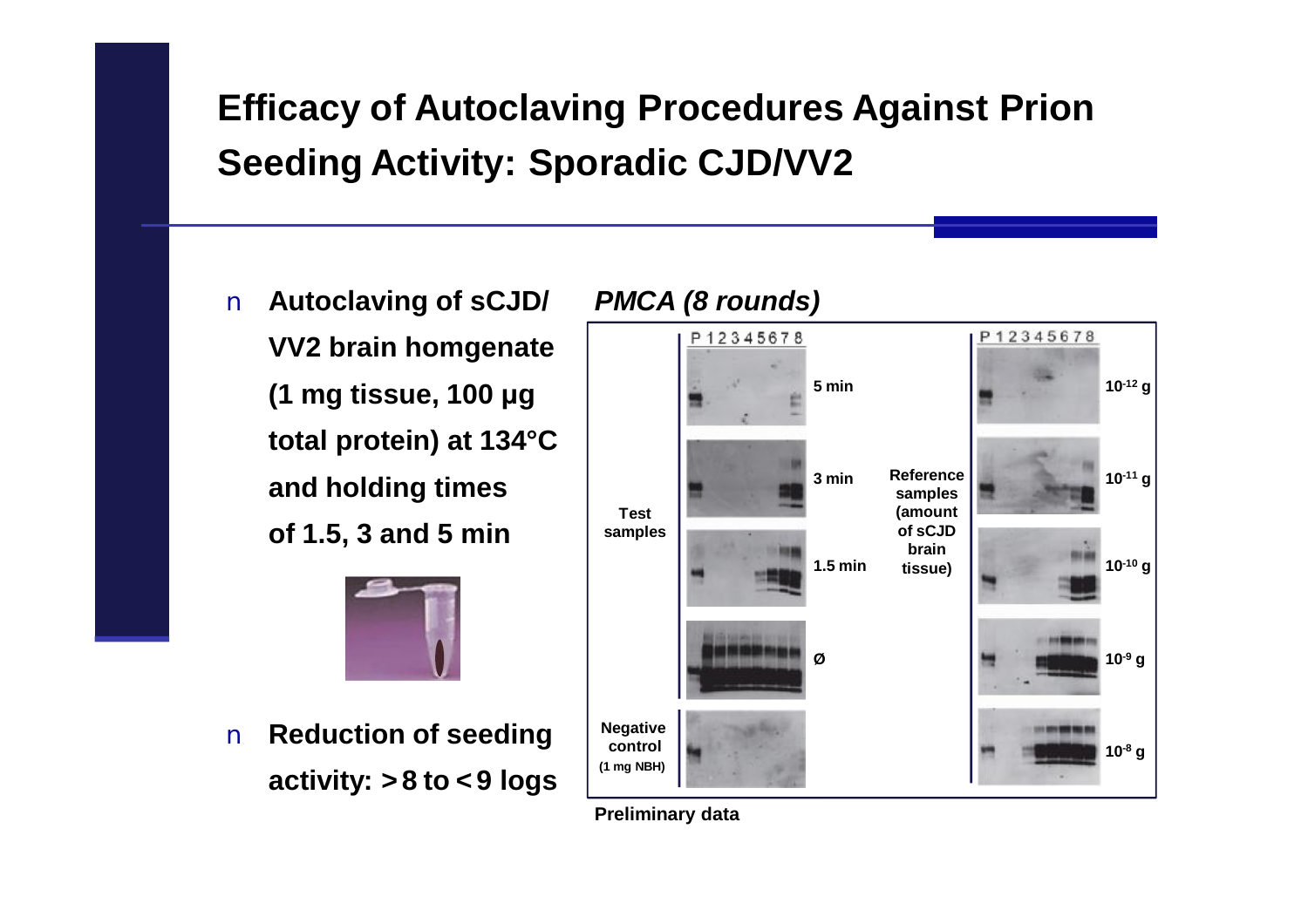### **Efficacy of Autoclaving Procedures Against Prion Seeding Activity: Variant CJD**

n **Autoclaving of vCJD brain homgenate (1 mg tissue, 100 μg total protein) at 134°C and holding times of 1.5, 3 and 5 min**



n **Reduction of seeding activity: > 5 to < 6 logs**



*PMCA (8 rounds)*

**Preliminary data**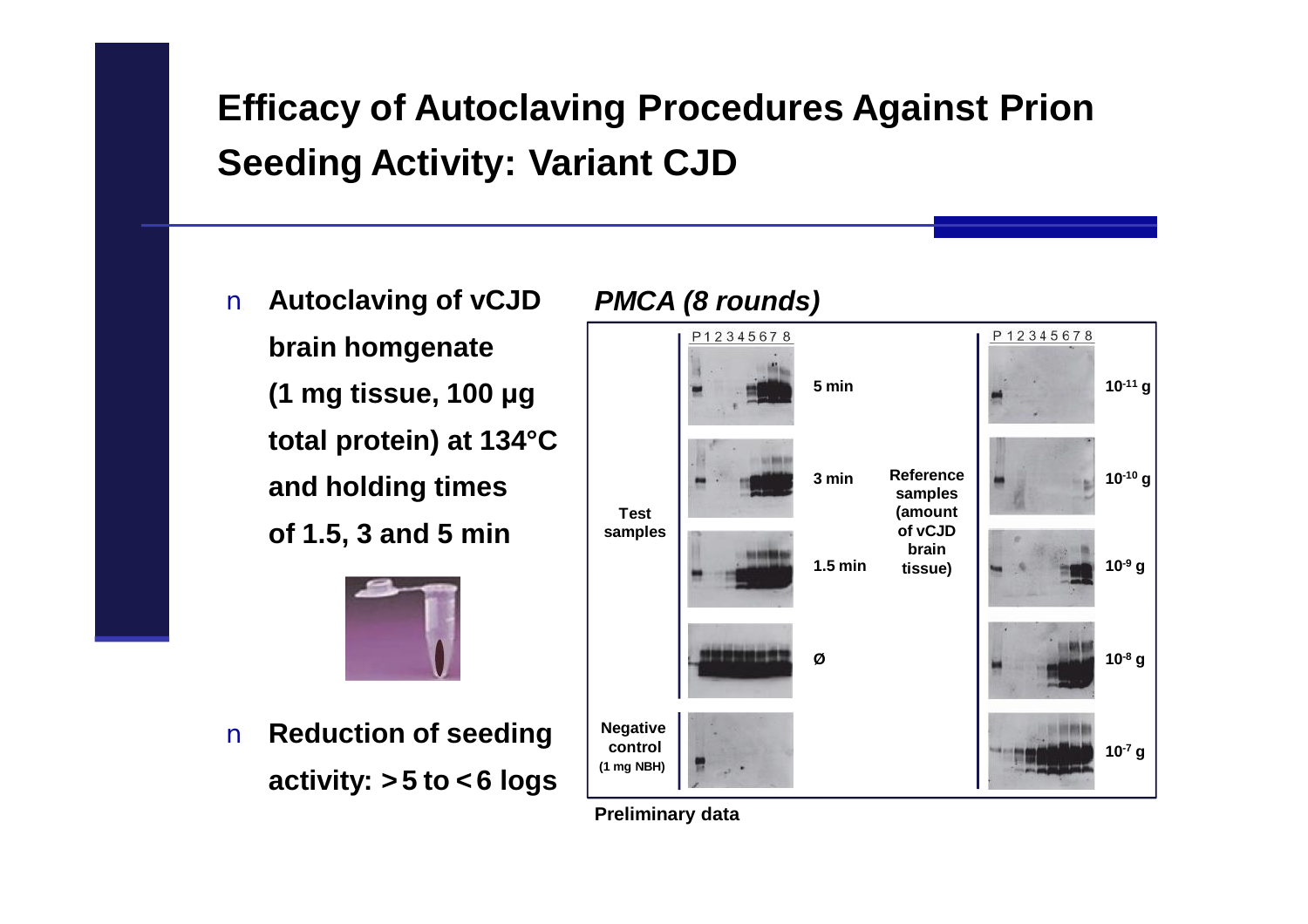**Efficacy of heat sterilization against sCJD / vCJD prions**

- n **Autoclaving at 134°C for 5 minutes reduced the seeding activity of sCJD/VV2- and vCJD prions for > 8 to < 9 logs and > 5 to < 6 logs , respectively.**
- n **Reduction of sCJD/VV2-associated seeding activity after autoclaving for 5 minutes was basically consistent with data from heat sterilization studies using the 263K scrapie agent.**
- n **However, vCJD-associated seeding activity showed a substantially higher tolerance to autoclaving at 134°C than 263K scrapie prions.**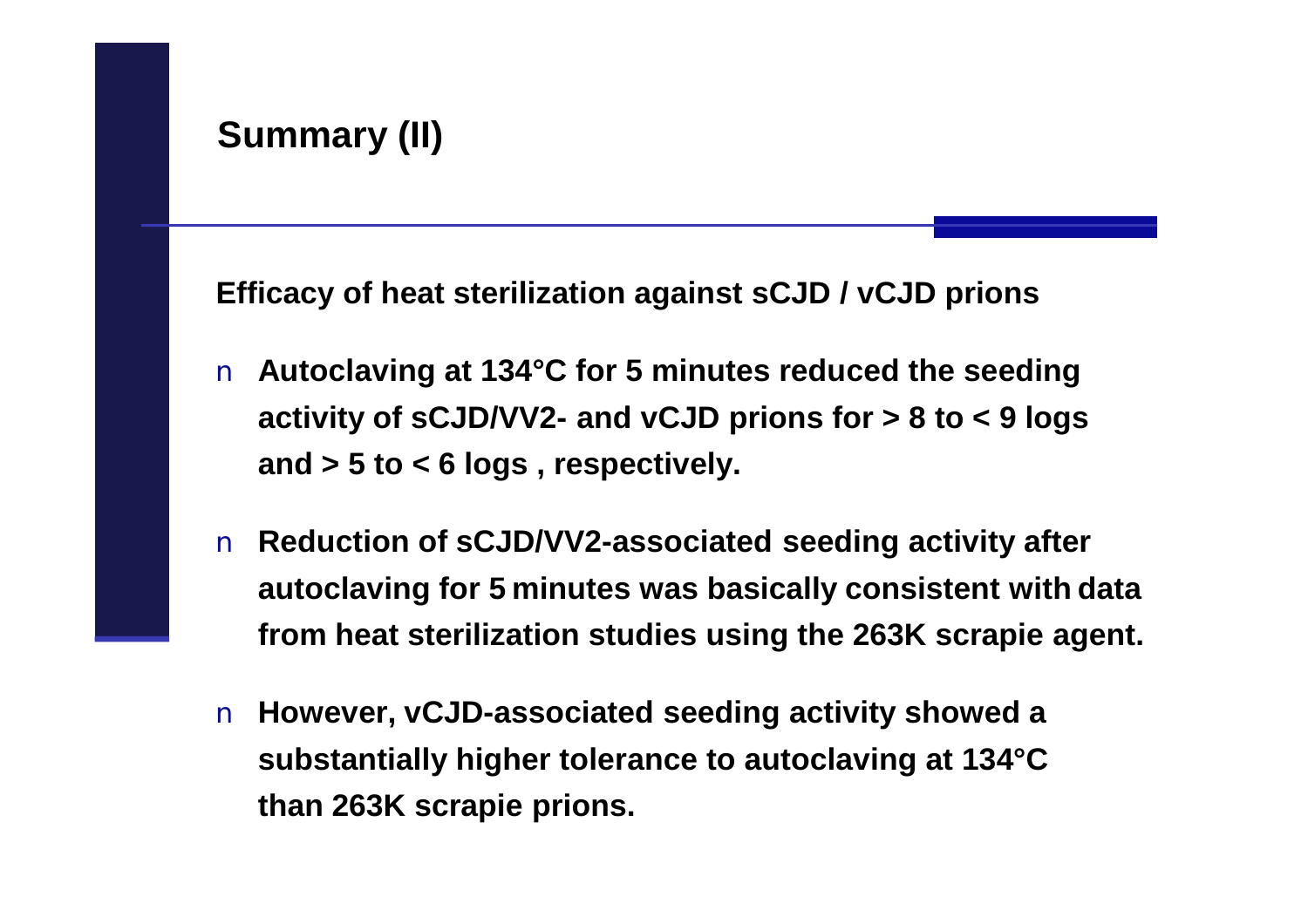- n **Cleaners, disinfectants and heat sterilization processes routinely used for the reprocessing of medical devices should be systematically validated in terms of their efficacy against human prions.**
- n **Such validations will become more feasible with increasing availability of robust cell-free and cell-based in vitro assays for human prions.**
- n **The reliability and credibility of such in vitro assays can be strengthened by using complementary cell-free and cell-based approaches for monitoring the reduction of prion seeding activity and infectivity.**